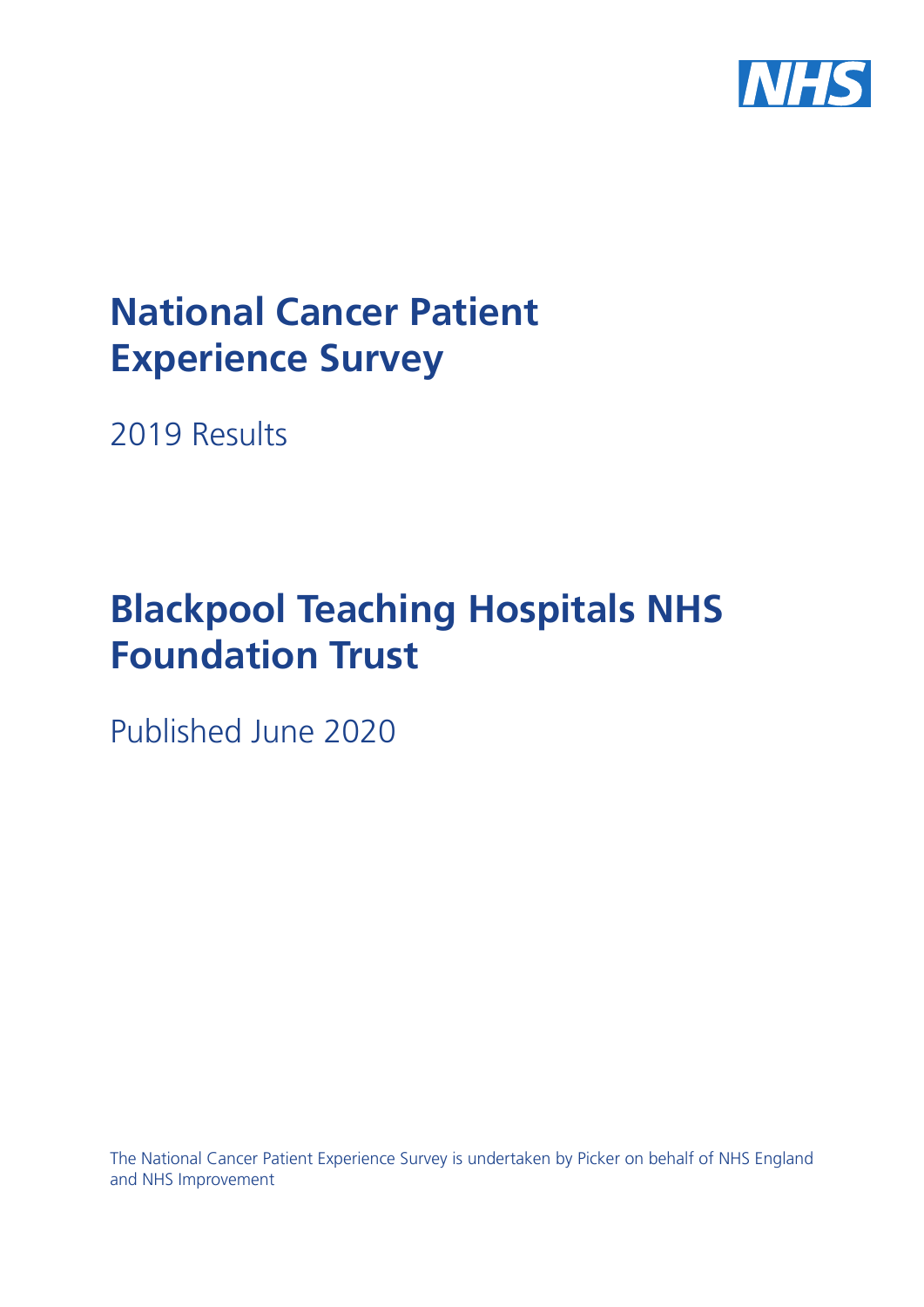# **Executive Summary** Case Mix Adjusted scores

#### **Cancer Dashboard Questions**

The following seven questions are included in phase 1 of the Cancer Dashboard developed by Public Health England and NHS England:

Q61. Patient's average rating of care scored from very poor to very good

| 0          | $\overline{2}$                                                | 3 | 5 | 6 | 7 | 8   | $\mathsf{Q}$ | 10                                                                                            |
|------------|---------------------------------------------------------------|---|---|---|---|-----|--------------|-----------------------------------------------------------------------------------------------|
|            |                                                               |   |   |   |   | 8.8 |              |                                                                                               |
|            |                                                               |   |   |   |   |     |              | Q18. Patient definitely involved as much as they wanted in decisions about care and treatment |
|            |                                                               |   |   |   |   |     |              | Q19. Patient given the name of a CNS who would support them through their treatment           |
| $81\%$     | Q20. Patient found it very or quite easy to contact their CNS |   |   |   |   |     |              |                                                                                               |
| $\bf 88\%$ |                                                               |   |   |   |   |     |              | Q39. Patient always felt they were treated with respect and dignity while in hospital         |
|            | leaving hospital                                              |   |   |   |   |     |              | Q41. Hospital staff told patient who to contact if worried about condition or treatment after |
| 50%        | treatment                                                     |   |   |   |   |     |              | Q55. General practice staff definitely did everything they could to support patient during    |

#### **Questions Outside Expected Range**

|                                | Case Mix Adiusted Scores |                            |                            |                   |
|--------------------------------|--------------------------|----------------------------|----------------------------|-------------------|
|                                | 2019 Score               | Lower<br>Expected<br>Range | Upper<br>Expected<br>Range | National<br>Score |
| Q57. Patient given a care plan | 13%                      | 38%                        |                            |                   |

|                                                                                                         |            | Case Mix Adjusted Scores   |                            |                   |
|---------------------------------------------------------------------------------------------------------|------------|----------------------------|----------------------------|-------------------|
|                                                                                                         | 2019 Score | Lower<br>Expected<br>Range | Upper<br>Expected<br>Range | National<br>Score |
| Q2. Patient thought they were seen as soon as necessary                                                 | 79%        | 81%                        | 87%                        | 84%               |
| Q11. Patient felt they were told sensitively that they had cancer                                       | 81%        | 83%                        | 89%                        | 86%               |
| Q18. Patient definitely involved as much as they wanted in decisions about care and<br>treatment        | 75%        | 77%                        | 85%                        | 81%               |
| Q35. All hospital staff asked patient what name they prefer to be called by                             | 60%        | 62%                        | 79%                        | 71%               |
| Q55. General practice staff definitely did everything they could to support patient during<br>treatment | 50%        | 53%                        | 64%                        | 58%               |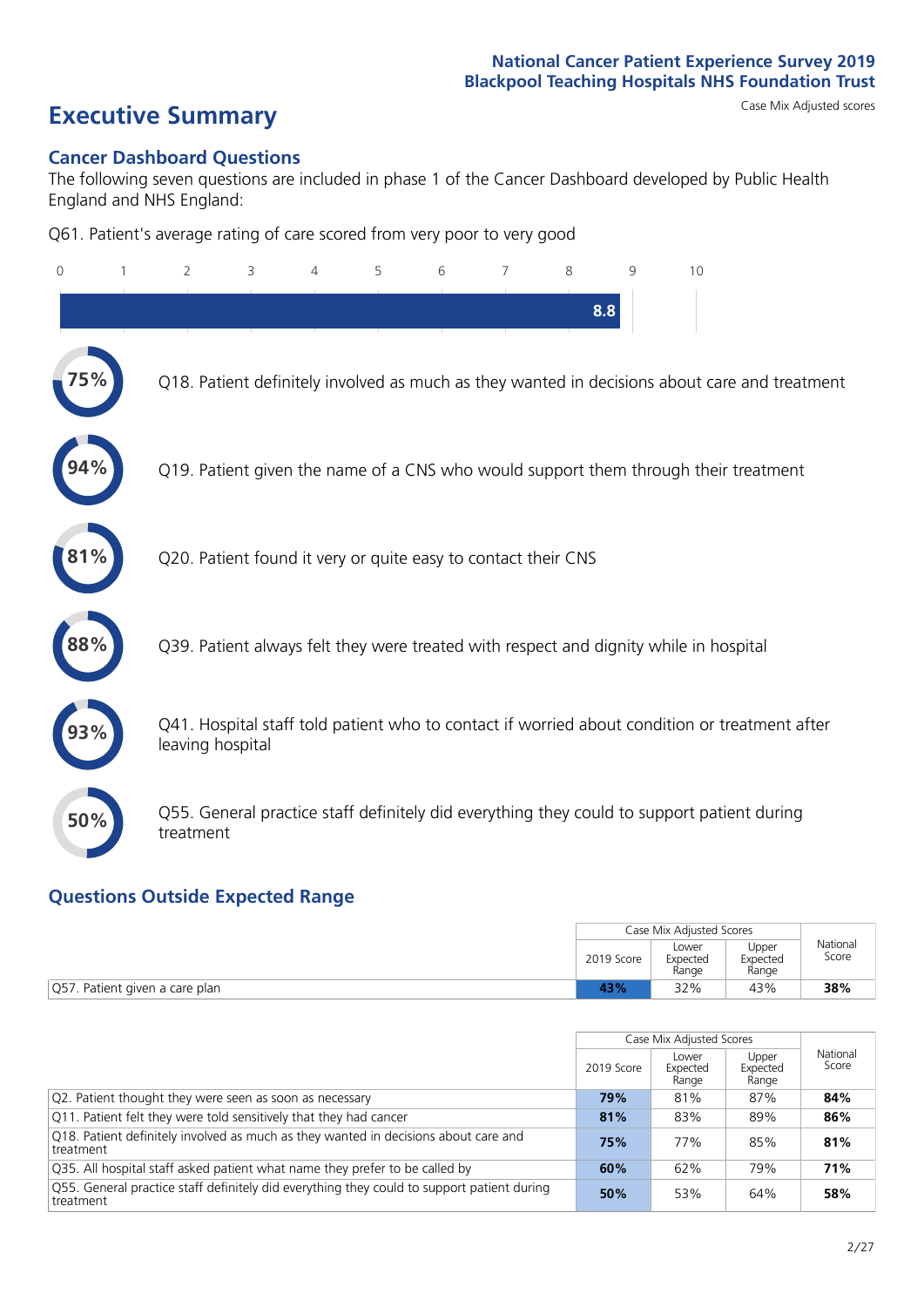## **Introduction**

The National Cancer Patient Experience Survey 2019 is the ninth iteration of the survey first undertaken in 2010. It has been designed to monitor national progress on cancer care; to provide information to drive local quality improvements; to assist commissioners and providers of cancer care; and to inform the work of the various charities and stakeholder groups supporting cancer patients.

The survey was overseen by a national Cancer Patient Experience Advisory Group. This Advisory Group set the principles and objectives of the survey programme and guided questionnaire development. The survey was commissioned and managed by NHS England. The survey provider, Picker, is responsible for designing, running and analysing the survey.

The 2019 survey involved 143 NHS Trusts. Out of 111,366 people, 67,858 people responded to the survey, yielding a response rate of 61%.

# **Methodology**

#### **Eligibility, eldwork and survey methods**

The sample for the survey included all adult (aged 16 and over) NHS patients, with a confirmed primary diagnosis of cancer, discharged from an NHS Trust after an inpatient episode or day case attendance for cancer related treatment in the months of April, May and June 2019. The fieldwork for the survey was undertaken between December 2019 and March 2020.

As in the previous four years, the survey used a mixed mode methodology. Questionnaires were sent by post, with two reminders where necessary, but also included an option to complete the questionnaire online. A Freephone helpline and email was available for respondents to opt out, ask questions about the survey, enable them to complete their questionnaire over the phone and provide access to a translation and interpreting facility for those whose first language was not English.

#### **Case-mix adjustment**

Both unadjusted and adjusted scores are presented in this report. Case-mix adjusted scores allows us to account for the impact that differing patient populations might have on results. By using the case-mix adjusted estimates we can obtain a greater understanding of how a Trust is performing given their patient population. The factors taken into account in this case-mix adjustment are gender, age, ethnic group, deprivation, and tumour group.

#### **Scoring methodology**

Fifty-two questions from the questionnaire are scored as these questions relate directly to patient experience. For all but one question (Q61), scores are presented as the percentage of positive responses out of all scored responses. For Q61, respondents rate their overall care on a scale of 0 to 10, of which the average was calculated for this question's presented score. The percentages in this report have been rounded to the nearest percentage point. Therefore, in some cases the figures do not appear to add up to 100%.

#### **Statistical significance**

In the reporting of 2019 results, appropriate statistical tests have been undertaken to identify unadjusted scores for which the change over time is 'statistically significant'. Thirty-seven scored questions in 2019 have been compared with those of 2018 and a statistically significant change between the two years has been reported where identified.

For the scored questions that are comparable beyond 2018, statistically significant change over the five years has also been reported where identified. A statistically significant difference means that the change in the result is very unlikely to have occurred by sampling variation.

#### **Suppression**

#### **Question-level suppression**

For scores where the base size per question is  $<$ 21, the score will be suppressed and replaced with an asterisk (\*). The base size will include neutral response options.

#### **Double suppression**

If any group within a particular sub-group breakdown (such as the tumour group breakdown) has <21 responses, then the figure for this particular group is suppressed and replaced with an asterisk (\*). If there is only one group within the sub-group breakdown that has <21 respondents, and is therefore suppressed, the group with the next lowest number of respondents is also supressed and replaced with an asterisk (\*) (regardless if it is greater than or less than 21).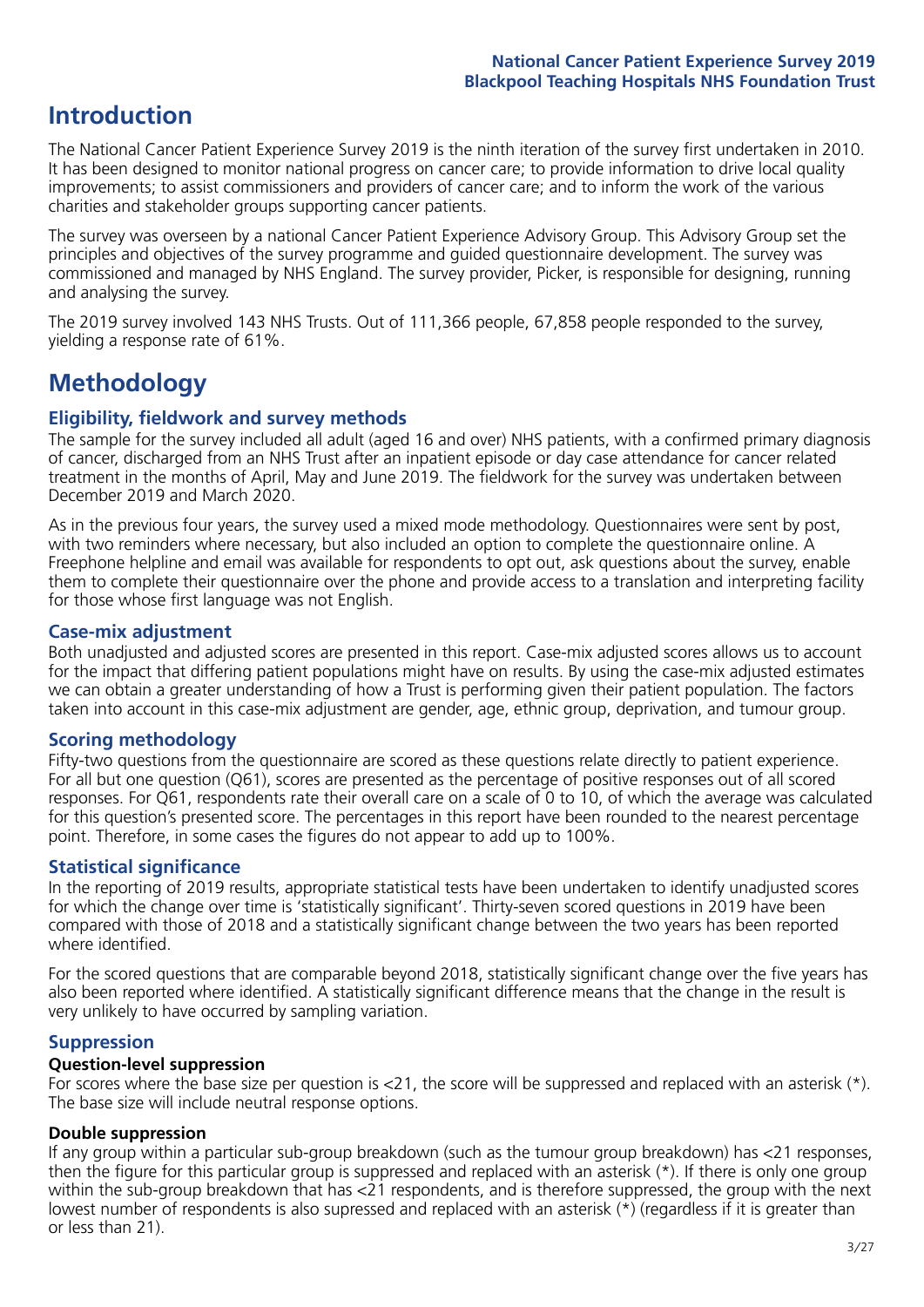## **Understanding the results**

This report shows how this Trust scored for each question in the survey, compared with national results and previous year's results. It is aimed at helping individual Trusts to understand their performance and identify areas for local improvement. Below is a description of the type of results presented within this report and how to understand them.

#### **Expected range charts**

The expected range charts in this report show a bar with the lowest and highest score received for each question nationally. Within this bar, an expected range is given (in grey) and a black diamond represents the actual score for this Trust.

Trusts whose score is above the upper limit of the expected range (in the dark blue) are positive outliers, with a score statistically significantly higher than the national mean. This indicates that the Trust performs better than what Trusts of the same size and demographics are expected to perform. The opposite is true if the score is below the lower limit of the expected range (in the light blue); these are negative outliers. For scores within the expected range (in the grey), the score is what we would expect given the Trust's size and demographics.

#### **Comparability tables**

The comparability tables show the 2018 and 2019 unadjusted scores for this Trust for each scored question. If there is a significant change from 2018 and 2019 or overall from 2015 to 2019, an arrow will be presented for the direction of change. The adjusted 2019 score will also be presented for each scored question along with the lower and upper expected range and national score. Scores above the upper limit of the expected range will be highlighted dark blue, scores below the lower limit of the expected range will be highlighted light blue, and scores within the lower and upper limit of the expected ranges will be highlighted grey.

#### **Tumour type tables**

The tumour type tables show the unadjusted scores for each scored question for each of the 13 tumour groups. The national score for that tumour group is also shown. Unadjusted scores for the same tumour type across different Trusts may not be comparable, as they do not account for the impact that differing patient populations might have on results. Central nervous system is abbreviated as 'CNS' and lower gastrointestinal tract is abbreviated as 'LGT' throughout this report.

#### **Year on year charts**

The year on year charts show five columns representing the unadjusted scores of the last five years (2015, 2016, 2017, 2018 and 2019) for each scored question.

#### **Notes on specific questions**

Following the development phase of the 2019 survey, several changes were made to the questionnaire. Six scored questions were amended (Q5, Q18, Q30, Q35, Q56 and Q60) and one non-scored question (Q29) was amended that impacted the comparability of questions Q30 to Q41. Of all questions changed or impacted by change, only Q60 is presented with historical comparisons; though the results should be interpreted with caution.

#### **Unadjusted data and case-mix adjusted data**

Unadjusted data should be used to see the actual responses from patients relating to the Trust. Case-mix adjusted data, together with expected ranges, should be used to understand whether the results are significantly higher or lower than national results taking account of the patient mix.

### **Further information**

This research was carried out in accordance with the international standard for organisations conducting social research (accreditation to ISO20252:2012; certificate number GB08/74322). The 2019 survey data has been produced and published in line with the Code of Practice for Official Statistics.

For more information on the methodology, please see the Technical Document. It can be viewed along with the 2019 questionnaire and survey quidance on the website at [www.ncpes.co.uk](https://www.ncpes.co.uk/supporting-documents). For all other outputs at National, Trust, CCG and Cancer Alliance level, please see the PDF reports, Excel tables and dashboards at [www.ncpes.co.uk.](https://www.ncpes.co.uk/current-results)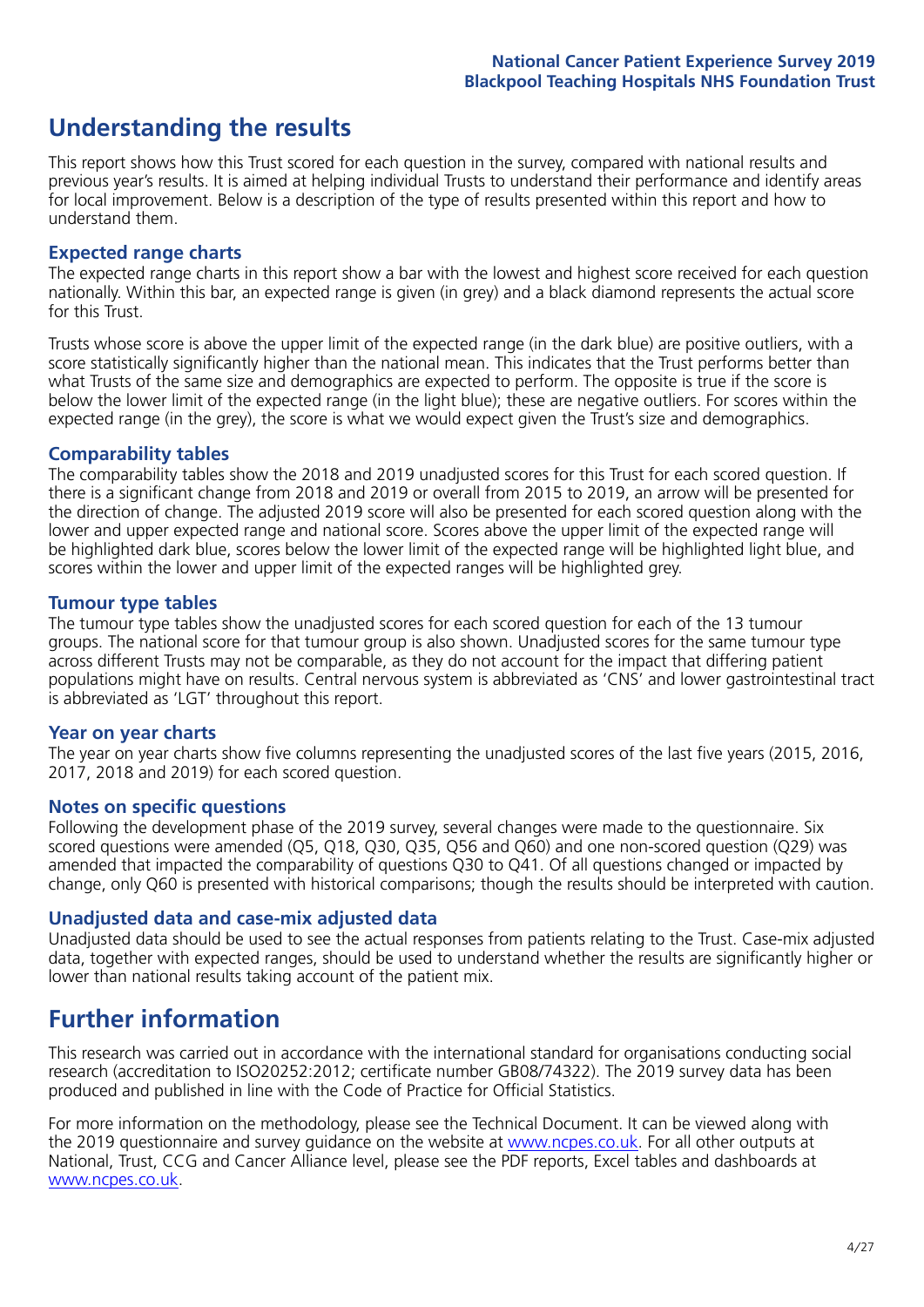### **Response Rate**

#### **Overall Response Rate**

487 patients responded out of a total of 780 patients, resulting in a response rate of 62%.

|              | Sample Size | Adjusted<br>Sample | Completed | Response Rate |
|--------------|-------------|--------------------|-----------|---------------|
| <b>Trust</b> | 851         | 780                | 487       | 62%           |
| National     | 119,855     | 111,366            | 67,858    | 61%           |

#### **Respondents by Survey Type**

|                            | Number of<br>Respondents |
|----------------------------|--------------------------|
| Online                     | 43                       |
| Paper                      | 444                      |
| Phone                      | $\left( \right)$         |
| <b>Translation Service</b> |                          |

#### **Respondents by Tumour Group**

|                      | Number of<br>Respondents |
|----------------------|--------------------------|
| Brain / CNS          | ∩                        |
| <b>Breast</b>        | 138                      |
| Colorectal / LGT     | 39                       |
| Gynaecological       | 26                       |
| Haematological       | 97                       |
| <b>Head and Neck</b> | 3                        |
| Lung                 | 72                       |
| Prostate             | 17                       |
| Sarcoma              | 1                        |
| Skin                 | 7                        |
| <b>Upper Gastro</b>  | 19                       |
| Urological           | 45                       |
| Other                | 23                       |

#### **Respondents by Age and Gender**

Respondents year of birth has been used to determine age. This information has been amalgamated into 8 age bands. The age and gender distribution for the Trust was as follows:

|        | Age 16-24 | Age 25-34 | Age 35-44 | Age 45-54 | Age 55-64 | Age 65-74 | Age 75-84 | Age 85+         | Total |
|--------|-----------|-----------|-----------|-----------|-----------|-----------|-----------|-----------------|-------|
| Male   |           |           |           |           | 26        | 83        | 53        | 10 <sup>°</sup> | 186   |
| Female |           |           |           | 33        | 67        | 106       | 66        | $\overline{4}$  | 301   |
| Total  |           |           |           | 44        | 93        | 189       | 119       | 24              | 487   |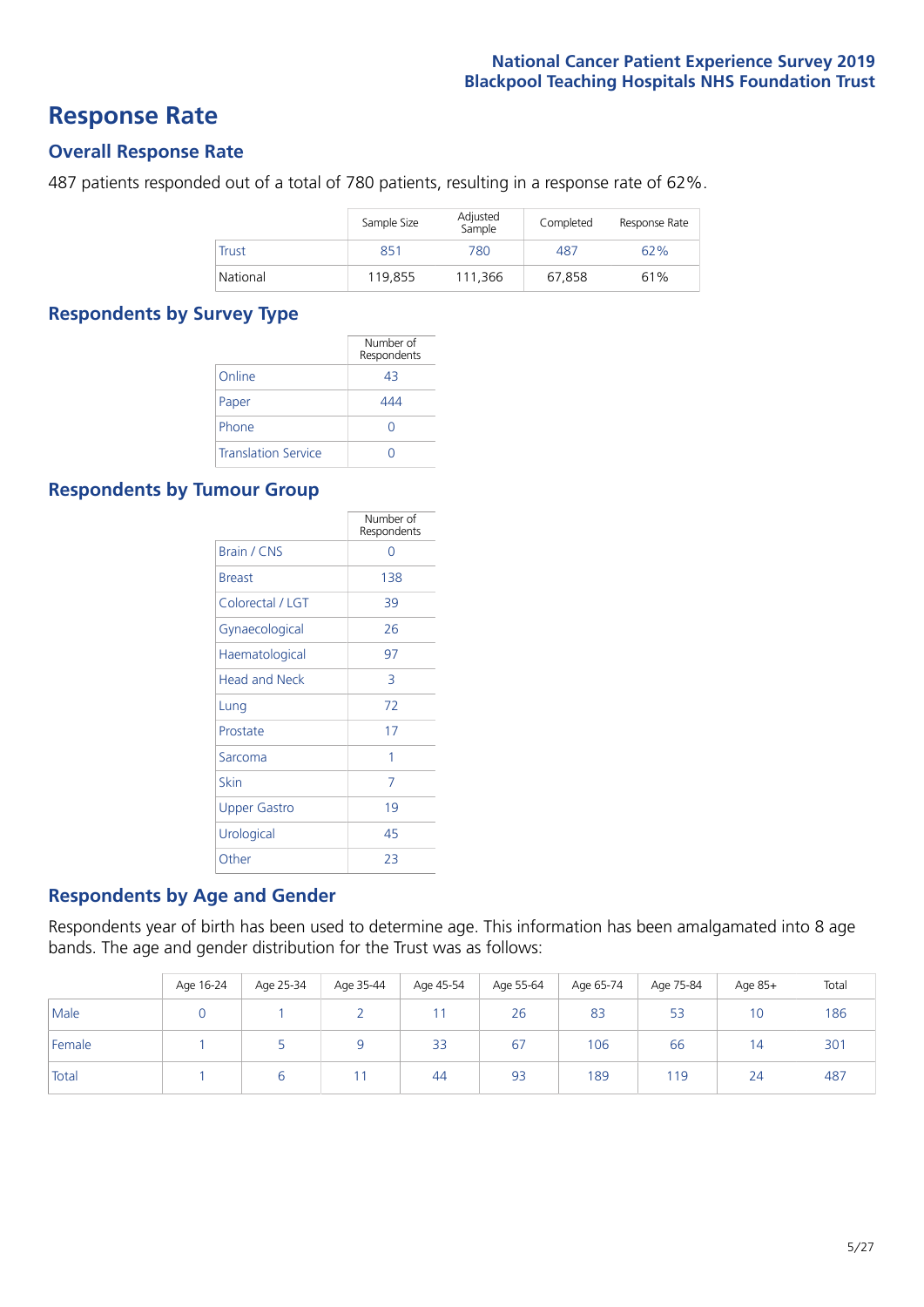# **Expected Range Charts**

| Lower Expected Range<br>Average                                                                                                                                                                                                                                                                                                                                                                                                                                                                                             |       |     | Upper Expected Range |     |     |            |            |            |                          | Case Mix Adjusted Score |          |
|-----------------------------------------------------------------------------------------------------------------------------------------------------------------------------------------------------------------------------------------------------------------------------------------------------------------------------------------------------------------------------------------------------------------------------------------------------------------------------------------------------------------------------|-------|-----|----------------------|-----|-----|------------|------------|------------|--------------------------|-------------------------|----------|
| <b>SEEING YOUR GP</b><br>Q1. Saw GP once or twice before being told they needed to go to<br>hospital<br>Q2. Patient thought they were seen as soon as necessary                                                                                                                                                                                                                                                                                                                                                             | 0%    | 10% | 20%                  | 30% | 40% | 50%        | 60%        | 70%        | 80%<br>79%<br>79%        |                         | 90% 100% |
| <b>DIAGNOSTIC TESTS</b><br>Q5. Received all the information needed about the test<br>Q6. The length of time waiting for the test to be done was about<br>right<br>Q7. Test results explained in completely understandable way                                                                                                                                                                                                                                                                                               | 0%    | 10% | 20%                  | 30% | 40% | 50%        | 60%        | 70%        | 80%<br>79%               | 95%<br>85%              | 90% 100% |
| <b>FINDING OUT WHAT WAS WRONG WITH YOU</b><br>Q10. Patient told they could bring a family member or friend when<br>first told they had cancer<br>Q11. Patient felt they were told sensitively that they had cancer<br>Q12. Patient completely understood the explanation of what was<br>wrong<br>Q13. Patient given easy to understand written information about<br>the type of cancer they had                                                                                                                             | $0\%$ | 10% | 20%                  | 30% | 40% | 50%        | 60%        | 70%<br>71% | 80%<br>77%<br>81%<br>76% | 90% 100%                |          |
| <b>DECIDING THE BEST TREATMENT FOR YOU</b><br>Q14. Patient felt that treatment options were completely explained<br>Q15. Patient felt possible side effects were definitely explained in<br>an understandable wav<br>Q16. Patient definitely given practical advice and support in dealing<br>with side effects of treatment<br>Q17. Patient definitely told about side effects that could affect<br>them in the future<br>Q18. Patient definitely involved as much as they wanted in<br>decisions about care and treatment | 0%    | 10% | 20%                  | 30% | 40% | 50%<br>52% | 60%<br>63% | 70%<br>70% | 80%<br>82%<br>75%        |                         | 90% 100% |
| <b>CLINICAL NURSE SPECIALIST (CNS)</b><br>Q19. Patient given the name of a CNS who would support them<br>through their treatment<br>Q20. Patient found it very or quite easy to contact their CNS<br>Q21. Patient got understandable answers to important questions<br>all or most of the time                                                                                                                                                                                                                              | 0%    | 10% | 20%                  | 30% | 40% | 50%        | 60%        | 70%        | 80%<br>81%               | 94%<br>86%              | 90% 100% |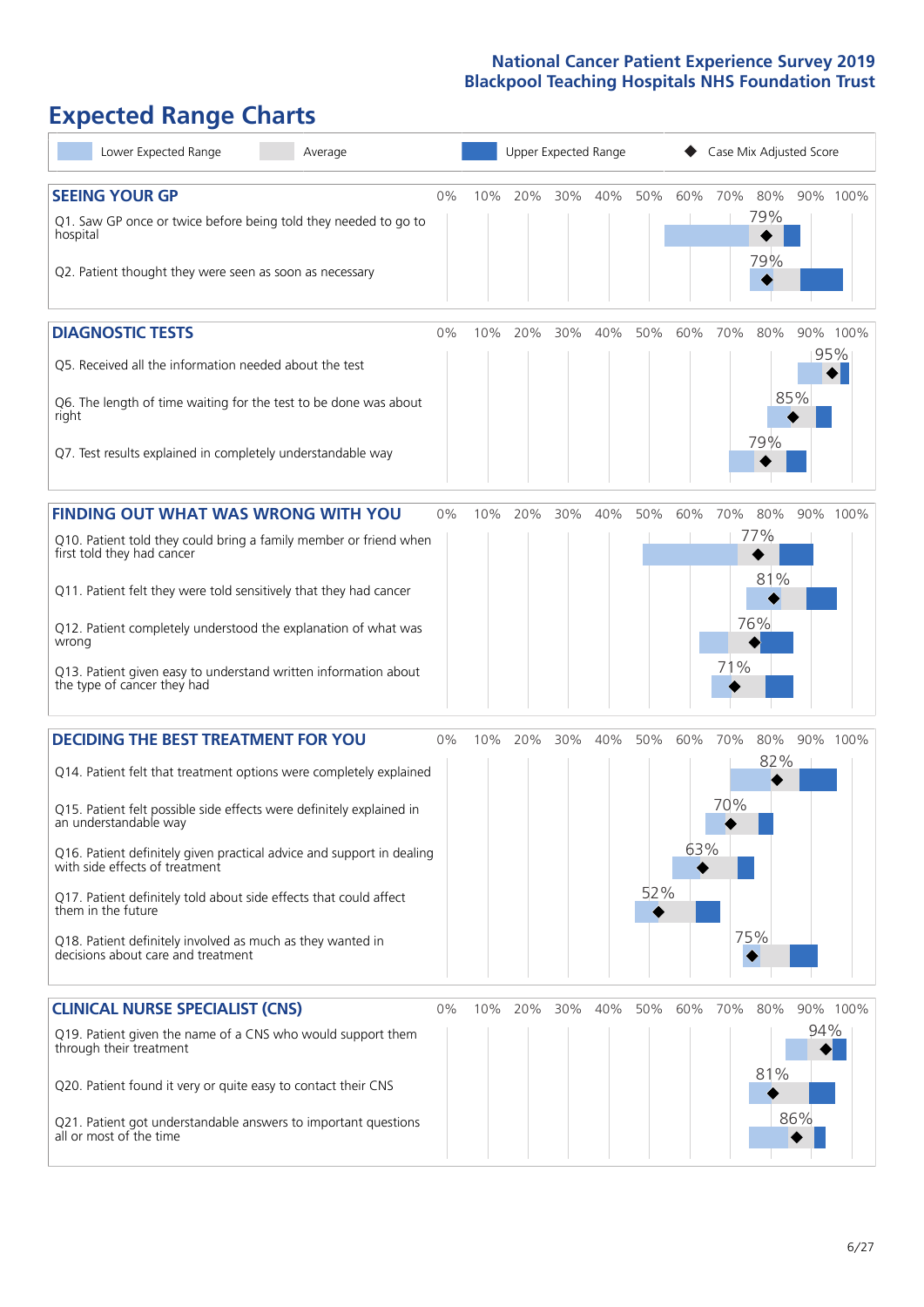# **Expected Range Charts**

| Lower Expected Range<br>Average                                                                                   |     | Upper Expected Range |     |     |     |     | Case Mix Adjusted Score |            |          |  |  |
|-------------------------------------------------------------------------------------------------------------------|-----|----------------------|-----|-----|-----|-----|-------------------------|------------|----------|--|--|
| <b>SUPPORT FOR PEOPLE WITH CANCER</b><br>0%                                                                       | 10% | 20%                  | 30% | 40% | 50% | 60% | 70%                     | 80%<br>86% | 90% 100% |  |  |
| Q22. Hospital staff gave information about support or self-help<br>groups for people with cancer                  |     |                      |     |     |     |     |                         | 81%        |          |  |  |
| Q23. Hospital staff discussed or gave information about the impact<br>cancer could have on day to day activities  |     |                      |     |     |     |     |                         |            |          |  |  |
| Q24. Hospital staff gave information on getting financial help or<br>possible benefits                            |     |                      |     |     |     | 60% |                         |            |          |  |  |
| Q25. Hospital staff told patient they could get free prescriptions                                                |     |                      |     |     |     |     |                         | 80%        |          |  |  |
| <b>OPERATIONS</b><br>$0\%$                                                                                        | 10% | 20%                  | 30% | 40% | 50% | 60% | 70%                     | 80%        | 90% 100% |  |  |
| Q27. Beforehand, patient had all the information needed about the<br>operation                                    |     |                      |     |     |     |     |                         |            | 98%      |  |  |
| Q28. Afterwards, staff completely explained how operation had<br>gone in understandable way                       |     |                      |     |     |     |     |                         | 76%        |          |  |  |
| <b>HOSPITAL CARE AS AN INPATIENT</b><br>0%                                                                        | 10% | 20%                  | 30% | 40% | 50% | 60% | 70%                     | 80%        | 90% 100% |  |  |
| Q30. Hospital staff didn't talk in front of patient as if patient wasn't<br>there                                 |     |                      |     |     |     |     |                         | 83%        |          |  |  |
| Q31. Patient had confidence and trust in all doctors treating them                                                |     |                      |     |     |     |     |                         | 83%        |          |  |  |
| Q32. Patient's family or someone close definitely felt able to talk to<br>a doctor                                |     |                      |     |     |     |     |                         | 76%        |          |  |  |
| Q33. Patient had confidence and trust in all the ward nurses<br>treating them                                     |     |                      |     |     |     |     |                         | 76%        |          |  |  |
| Q34. Patient thought there were always or nearly always enough<br>nurses on duty to care for them                 |     |                      |     |     |     |     | 67%                     |            |          |  |  |
| Q35. All hospital staff asked patient what name they prefer to be<br>called by                                    |     |                      |     |     |     | 60% |                         |            |          |  |  |
| Q36. Patient always given enough privacy when discussing<br>condition or treatment                                |     |                      |     |     |     |     |                         | 86%        |          |  |  |
| Q37. Patient definitely found hospital staff to discuss worries or<br>fears during their inpatient visit          |     |                      |     |     | 51% |     |                         |            |          |  |  |
| Q38. Hospital staff definitely did everything they could to help<br>control pain                                  |     |                      |     |     |     |     |                         | 85%        |          |  |  |
| Q39. Patient always felt they were treated with respect and dignity<br>while in hospital                          |     |                      |     |     |     |     |                         | 88%        |          |  |  |
| Q40. Patient given clear written information about what should or<br>should not do after leaving hospital         |     |                      |     |     |     |     |                         | 82%        |          |  |  |
| Q41. Hospital staff told patient who to contact if worried about<br>condition or treatment after leaving hospital |     |                      |     |     |     |     |                         | 93%        |          |  |  |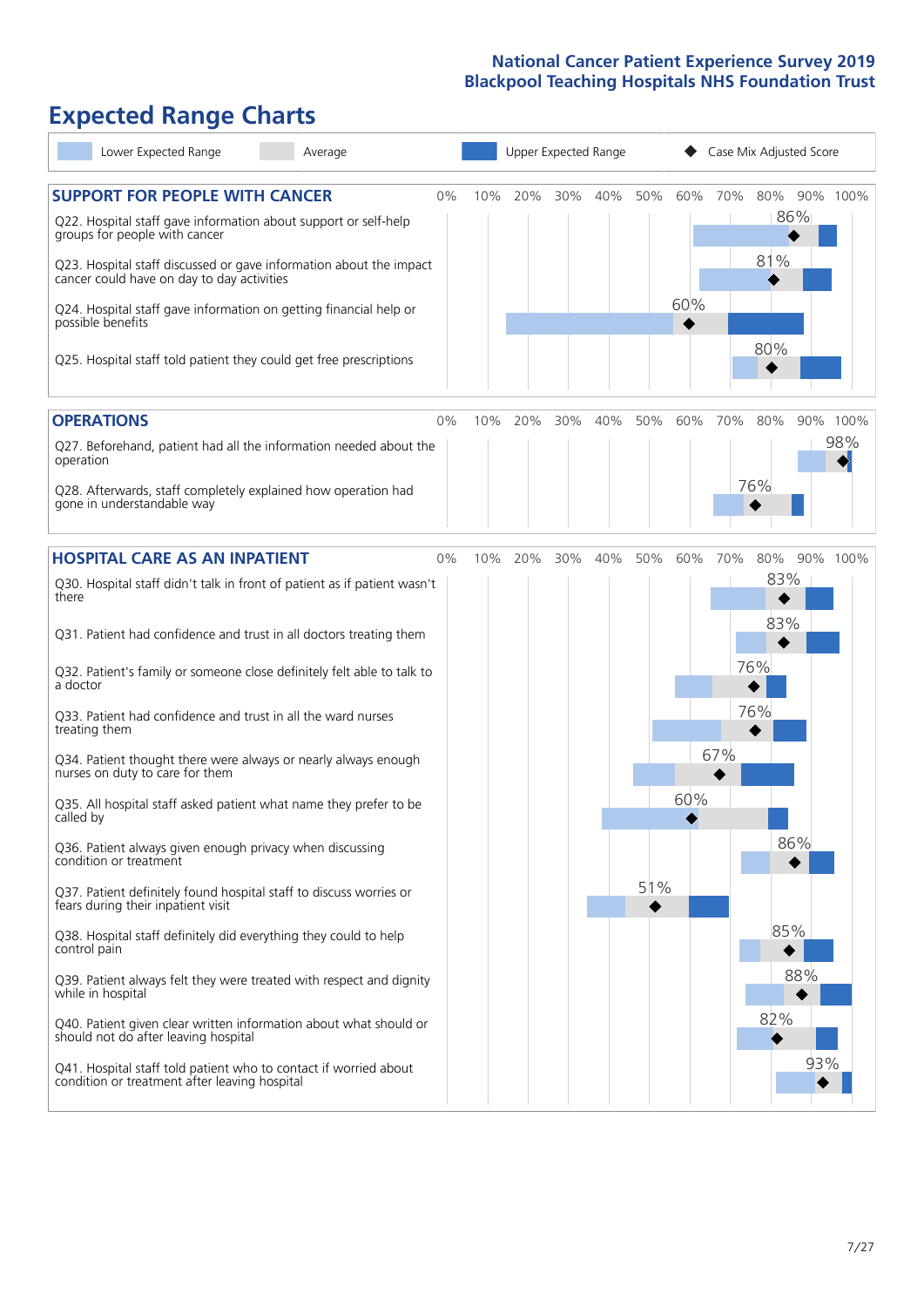# **Expected Range Charts**

|                              | Lower Expected Range                                                                                  | Average                                                                                                                       |       |     |     |     | Upper Expected Range |     |     | Case Mix Adjusted Score |     |          |          |
|------------------------------|-------------------------------------------------------------------------------------------------------|-------------------------------------------------------------------------------------------------------------------------------|-------|-----|-----|-----|----------------------|-----|-----|-------------------------|-----|----------|----------|
|                              | fears during their outpatient or day case visit                                                       | <b>HOSPITAL CARE AS A DAY PATIENT / OUTPATIENT 0%</b><br>Q43. Patient definitely found hospital staff to discuss worries or   |       | 10% | 20% | 30% | 40%                  | 50% | 60% | 70%<br>69%              | 80% |          | 90% 100% |
| outpatient appointment       |                                                                                                       | Q44. Cancer doctor had the right documents at patient's last<br>Q46. Beforehand patient completely had all information needed |       |     |     |     |                      |     |     |                         |     | 88%      | 97%      |
| about radiotherapy treatment |                                                                                                       | Q47. Patient completely given understandable information about                                                                |       |     |     |     |                      | 52% |     |                         |     |          |          |
|                              | whether radiotherapy was working<br>about chemotherapy treatment                                      | Q49. Beforehand patient completely had all information needed                                                                 |       |     |     |     |                      |     |     |                         |     | 86%      |          |
|                              | Q50. Patient given enough information about whether                                                   | chemotherapy was working in a completely understandable way                                                                   |       |     |     |     |                      |     |     | 69%                     |     |          |          |
|                              | <b>HOME CARE AND SUPPORT</b>                                                                          |                                                                                                                               | 0%    | 10% | 20% | 30% | 40%                  | 50% | 60% | 70%                     | 80% |          | 90% 100% |
|                              | information needed to help care at home                                                               | Q51. Hospital staff definitely gave family or someone close all the                                                           |       |     |     |     |                      |     | 55% |                         |     |          |          |
| services during treatment    |                                                                                                       | Q52. Patient definitely given enough support from health or social                                                            |       |     |     |     |                      |     | 60% |                         |     |          |          |
| services after treatment     |                                                                                                       | Q53. Patient definitely given enough support from health or social                                                            |       |     |     |     | 44%                  |     |     |                         |     |          |          |
|                              | <b>CARE FROM YOUR GENERAL PRACTICE</b>                                                                |                                                                                                                               | 0%    | 10% | 20% | 30% | 40%                  | 50% | 60% | 70%                     | 80% |          | 90% 100% |
| treatment                    |                                                                                                       | Q54. GP given enough information about patient's condition and                                                                |       |     |     |     |                      |     |     |                         |     | 93%      |          |
|                              | support patient during treatment                                                                      | Q55. General practice staff definitely did everything they could to                                                           |       |     |     |     |                      | 50% |     |                         |     |          |          |
|                              | <b>YOUR OVERALL NHS CARE</b>                                                                          |                                                                                                                               | $0\%$ | 10% | 20% | 30% | 40%                  | 50% | 60% | 70%                     | 80% |          | 90% 100% |
|                              | well together to give best possible care                                                              | Q56. Different people treating and caring for patient always work                                                             |       |     |     |     | 43%                  |     |     | 71%                     |     |          |          |
|                              | Q57. Patient given a care plan                                                                        |                                                                                                                               |       |     |     |     |                      |     |     |                         |     | 89%      |          |
|                              |                                                                                                       | Q58. Overall the administration of care was good or very good                                                                 |       |     |     |     |                      |     |     |                         |     |          |          |
|                              | Q59. Patient felt length of time for attending clinics and<br>appointments for cancer was about right |                                                                                                                               |       |     |     |     |                      |     |     | 66%                     |     |          |          |
| take part in cancer research |                                                                                                       | Q60. Someone discussed with patient whether they would like to                                                                |       |     |     | 27% |                      |     |     |                         |     |          |          |
|                              |                                                                                                       |                                                                                                                               | 0     |     | 2   | 3   | 4                    | 5   | 6   |                         | 8   | 9<br>8.8 | 10       |
| good                         |                                                                                                       | Q61. Patient's average rating of care scored from very poor to very                                                           |       |     |     |     |                      |     |     |                         |     |          |          |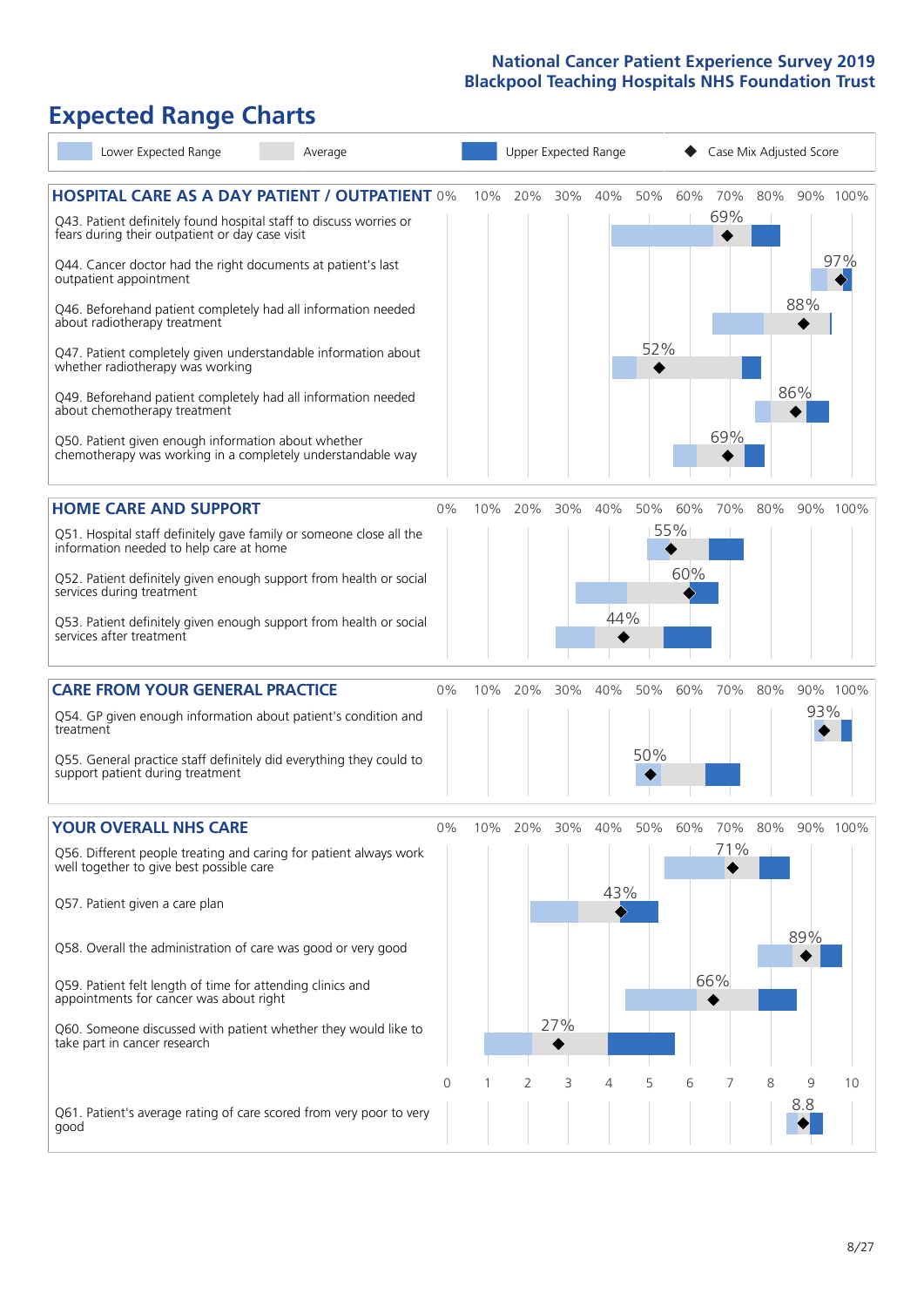# **Comparability Tables**

\* Indicates where a score has been suppressed because there are less than 21 responses.

\*\* No score available for 2018.

 $\triangle$  or  $\nabla$ 

Change 2018-2019: Indicates where 2019 score is significantly higher or lower than 2018 score Change Overall: Indicates significant change overall (2015, 2016, 2017, 2018 and 2019).

Adjusted Score below Lower Expected Range Adjusted Score between Upper and Lower Expected Ranges Adjusted Score above Upper Expected Range

|                                                                             | Case Mix Adjusted Scores<br>Unadjusted Scores |               |            |               |                                             |         |               |                |                                     |                   |
|-----------------------------------------------------------------------------|-----------------------------------------------|---------------|------------|---------------|---------------------------------------------|---------|---------------|----------------|-------------------------------------|-------------------|
|                                                                             | 2018                                          | 2018<br>Score | 2019<br>n. | 2019<br>Score | $\sim$   Change   Change  <br>2018-<br>2019 | Overall | 2019<br>Score | Lower<br>Range | Upper<br>Expected Expected<br>Range | National<br>Score |
| <b>SEEING YOUR GP</b>                                                       |                                               |               |            |               |                                             |         |               |                |                                     |                   |
| Q1. Saw GP once or twice before being told they needed to go<br>to hospital | 359                                           | 73%           | 335        | 78%           |                                             |         | 79%           | 75%            | 83%                                 | 79%               |
| Q2. Patient thought they were seen as soon as necessary                     | 520                                           | 81%           | 471        | 80%           |                                             |         | 79%           | 81%            | 87%                                 | 84%               |
|                                                                             |                                               |               |            |               |                                             |         |               |                |                                     |                   |

| <b>DIAGNOSTIC TESTS</b>                                                   |      |     |     |     |  |     |     |     |     |
|---------------------------------------------------------------------------|------|-----|-----|-----|--|-----|-----|-----|-----|
| O5. Received all the information needed about the test                    | $**$ | **  | 379 | 95% |  | 95% | 93% | 97% | 95% |
| Q6. The length of time waiting for the test to be done was<br>about right | 429  | 86% | 397 | 86% |  | 85% | 85% | 91% | 88% |
| Q7. Test results explained in completely understandable way               | 431  | 77% | 392 | 79% |  | 79% | 76% | 84% | 80% |

| <b>FINDING OUT WHAT WAS WRONG WITH YOU</b>                                                      |     |     |     |     |  |            |     |     |     |
|-------------------------------------------------------------------------------------------------|-----|-----|-----|-----|--|------------|-----|-----|-----|
| Q10. Patient told they could bring a family member or friend<br>when first told they had cancer | 485 | 78% | 451 | 78% |  | <b>77%</b> | 72% | 82% | 77% |
| Q11. Patient felt they were told sensitively that they had cancer                               | 524 | 83% | 479 | 81% |  | 81%        | 83% | 89% | 86% |
| Q12. Patient completely understood the explanation of what<br>was wrong                         | 528 | 73% | 480 | 75% |  | 76%        | 69% | 77% | 73% |
| Q13. Patient given easy to understand written information<br>about the type of cancer they had  | 456 | 73% | 410 | 71% |  | 71%        | 70% | 79% | 74% |

| <b>DECIDING THE BEST TREATMENT FOR YOU</b>                                                              |      |     |          |     |     |     |     |     |
|---------------------------------------------------------------------------------------------------------|------|-----|----------|-----|-----|-----|-----|-----|
| Q14. Patient felt that treatment options were completely<br>explained                                   | 466  | 83% | 423      | 82% | 82% | 80% | 87% | 83% |
| Q15. Patient felt possible side effects were definitely explained<br>in an understandable way           | 509  | 72% | 455      | 70% | 70% | 69% | 77% | 73% |
| Q16. Patient definitely given practical advice and support in<br>dealing with side effects of treatment | 503  | 65% | 459      | 64% | 63% | 63% | 72% | 67% |
| Q17. Patient definitely told about side effects that could affect<br>them in the future                 | 476  | 52% | 438      | 51% | 52% | 52% | 61% | 57% |
| Q18. Patient definitely involved as much as they wanted in<br>decisions about care and treatment        | $**$ | **  | $47^{-}$ | 75% | 75% | 77% | 85% | 81% |

| <b>CLINICAL NURSE SPECIALIST (CNS)</b>                                                    |     |     |     |     |     |     |     |     |
|-------------------------------------------------------------------------------------------|-----|-----|-----|-----|-----|-----|-----|-----|
| [Q19. Patient given the name of a CNS who would support them<br>through their treatment   | 515 | 95% | 469 | 94% | 94% | 89% | 95% | 92% |
| Q20. Patient found it very or quite easy to contact their CNS                             | 454 | 84% | 405 | 81% | 81% | 80% | 89% | 85% |
| Q21. Patient got understandable answers to important<br>questions all or most of the time | 438 | 86% | 383 | 86% | 86% | 84% | 91% | 87% |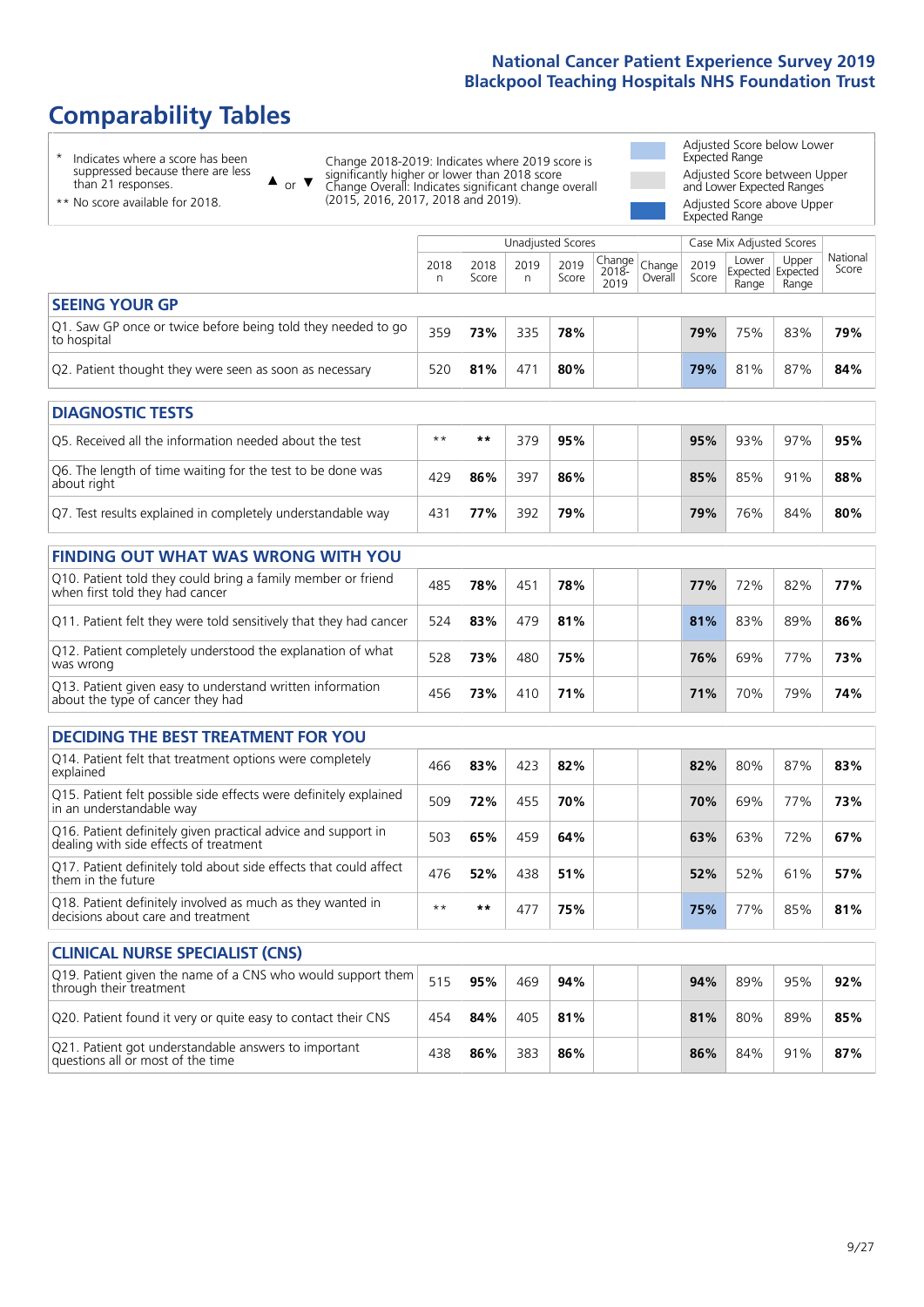# **Comparability Tables**

\* Indicates where a score has been suppressed because there are less than 21 responses.

\*\* No score available for 2018.

 $\triangle$  or  $\nabla$ 

Change 2018-2019: Indicates where 2019 score is significantly higher or lower than 2018 score Change Overall: Indicates significant change overall (2015, 2016, 2017, 2018 and 2019).

Adjusted Score below Lower Expected Range Adjusted Score between Upper and Lower Expected Ranges Adjusted Score above Upper Expected Range

|                                                                                                                   |              |               | <b>Unadjusted Scores</b> |               |                         |                   |               | Case Mix Adjusted Scores            |                |                   |
|-------------------------------------------------------------------------------------------------------------------|--------------|---------------|--------------------------|---------------|-------------------------|-------------------|---------------|-------------------------------------|----------------|-------------------|
|                                                                                                                   | 2018<br>n    | 2018<br>Score | 2019<br>n                | 2019<br>Score | Change<br>2018-<br>2019 | Change<br>Overall | 2019<br>Score | Lower<br>Expected Expected<br>Range | Upper<br>Range | National<br>Score |
| <b>SUPPORT FOR PEOPLE WITH CANCER</b>                                                                             |              |               |                          |               |                         |                   |               |                                     |                |                   |
| Q22. Hospital staff gave information about support or self-help<br>groups for people with cancer                  | 430          | 89%           | 375                      | 86%           |                         |                   | 86%           | 84%                                 | 92%            | 88%               |
| Q23. Hospital staff discussed or gave information about the<br>impact cancer could have on day to day activities  | 354          | 85%           | 327                      | 81%           |                         |                   | 81%           | 80%                                 | 88%            | 84%               |
| Q24. Hospital staff gave information on getting financial help or<br>possible benefits                            | 304          | 63%           | 279                      | 61%           |                         |                   | 60%           | 56%                                 | 69%            | 63%               |
| Q25. Hospital staff told patient they could get free prescriptions                                                | 244          | 83%           | 226                      | 82%           |                         |                   | 80%           | 77%                                 | 87%            | 82%               |
| <b>OPERATIONS</b>                                                                                                 |              |               |                          |               |                         |                   |               |                                     |                |                   |
| Q27. Beforehand, patient had all the information needed about<br>the operation                                    | 239          | 93%           | 181                      | 98%           |                         |                   | 98%           | 93%                                 | 99%            | 96%               |
| Q28. Afterwards, staff completely explained how operation had<br>gone in understandable way                       | 239          | 74%           | 181                      | 76%           |                         |                   | 76%           | 73%                                 | 85%            | 79%               |
| <b>HOSPITAL CARE AS AN INPATIENT</b>                                                                              |              |               |                          |               |                         |                   |               |                                     |                |                   |
| Q30. Hospital staff didn't talk in front of patient as if patient<br>wasn't there                                 | $**$         | $***$         | 208                      | 83%           |                         |                   | 83%           | 79%                                 | 89%            | 84%               |
| Q31. Patient had confidence and trust in all doctors treating<br>them                                             | $* *$        | $***$         | 211                      | 82%           |                         |                   | 83%           | 79%                                 | 89%            | 84%               |
| Q32. Patient's family or someone close definitely felt able to talk<br>to a doctor                                | $* *$        | $***$         | 171                      | 77%           |                         |                   | 76%           | 65%                                 | 79%            | 72%               |
| O33. Patient had confidence and trust in all the ward nurses<br>treating them                                     | $\star\star$ | **            | 211                      | 77%           |                         |                   | 76%           | 68%                                 | 81%            | 74%               |
| Q34. Patient thought there were always or nearly always<br>enough nurses on duty to care for them                 | $**$         | $***$         | 207                      | 67%           |                         |                   | 67%           | 56%                                 | 73%            | 64%               |
| Q35. All hospital staff asked patient what name they prefer to<br>be called by                                    | $\star\star$ | $***$         | 211                      | 61%           |                         |                   | 60%           | 62%                                 | 79%            | 71%               |
| Q36. Patient always given enough privacy when discussing<br>condition or treatment                                | $* *$        | $**$          | 207                      | 86%           |                         |                   | 86%           | 80%                                 | 90%            | 85%               |
| Q37. Patient definitely found hospital staff to discuss worries or<br>fears during their inpatient visit          | $* *$        | **            | 157                      | 52%           |                         |                   | 51%           | 44%                                 | 60%            | 52%               |
| Q38. Hospital staff definitely did everything they could to help<br>control pain                                  | $* *$        | $***$         | 187                      | 84%           |                         |                   | 85%           | 77%                                 | 88%            | 83%               |
| Q39. Patient always felt they were treated with respect and<br>dignity while in hospital                          | $\star\star$ | $**$          | 210                      | 88%           |                         |                   | 88%           | 83%                                 | 92%            | 88%               |
| Q40. Patient given clear written information about what should<br>or should not do after leaving hospital         | $**$         | $***$         | 190                      | 81%           |                         |                   | 82%           | 81%                                 | 91%            | 86%               |
| Q41. Hospital staff told patient who to contact if worried about<br>condition or treatment after leaving hospital | $\star\star$ | $***$         | 196                      | 92%           |                         |                   | 93%           | 91%                                 | 98%            | 94%               |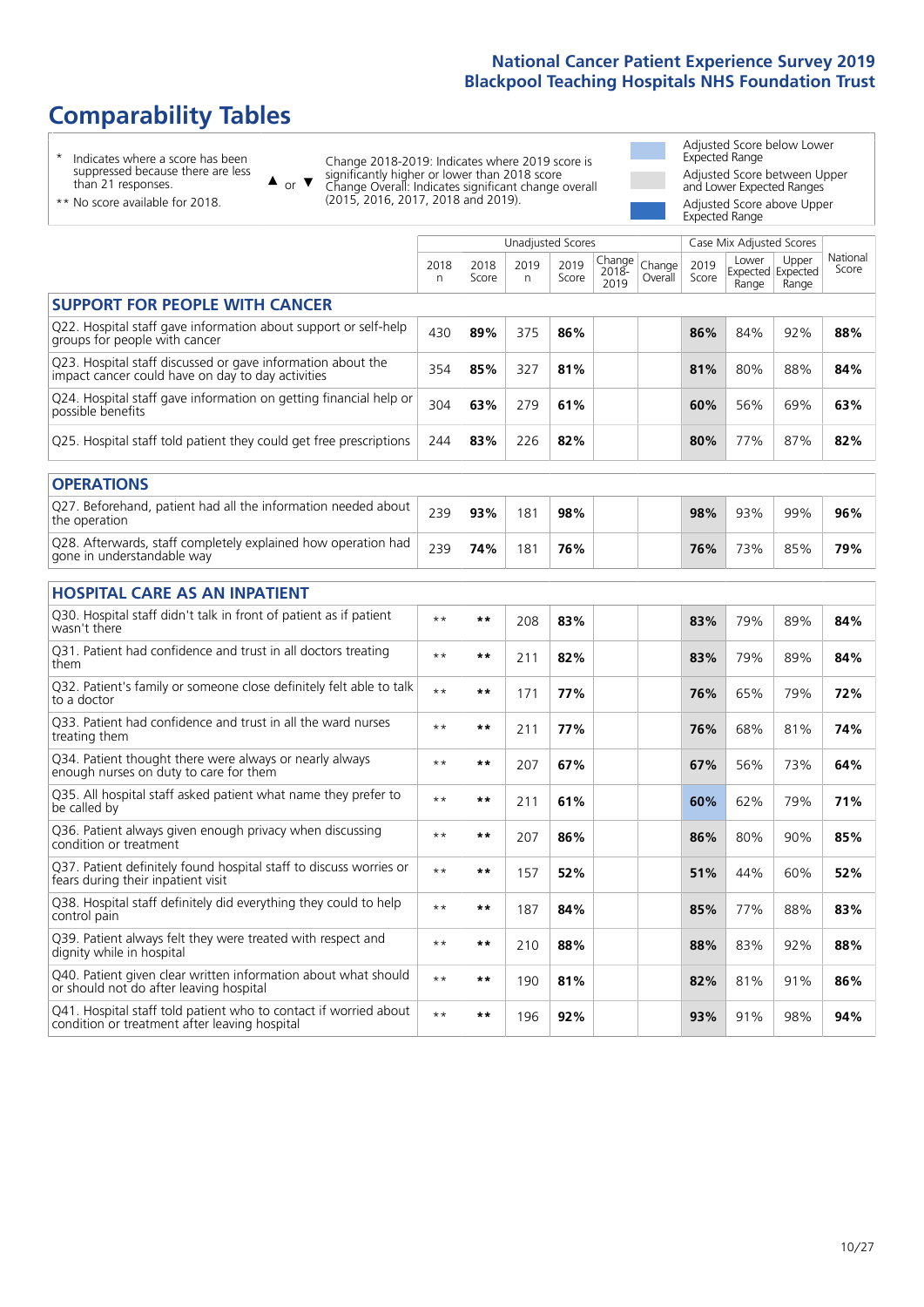# **Comparability Tables**

\* Indicates where a score has been suppressed because there are less than 21 responses.

\*\* No score available for 2018.

 $\triangle$  or  $\nabla$ 

Change 2018-2019: Indicates where 2019 score is significantly higher or lower than 2018 score Change Overall: Indicates significant change overall (2015, 2016, 2017, 2018 and 2019).

Adjusted Score below Lower Expected Range Adjusted Score between Upper and Lower Expected Ranges Adjusted Score above Upper Expected Range

|                                                                                                                       |           |               | <b>Unadjusted Scores</b> |               |                            |                   |               | Case Mix Adjusted Scores            |                |                   |
|-----------------------------------------------------------------------------------------------------------------------|-----------|---------------|--------------------------|---------------|----------------------------|-------------------|---------------|-------------------------------------|----------------|-------------------|
|                                                                                                                       | 2018<br>n | 2018<br>Score | 2019<br>n                | 2019<br>Score | Change<br>$2018 -$<br>2019 | Change<br>Overall | 2019<br>Score | Lower<br>Expected Expected<br>Range | Upper<br>Range | National<br>Score |
| <b>HOSPITAL CARE AS A DAY PATIENT / OUTPATIENT</b>                                                                    |           |               |                          |               |                            |                   |               |                                     |                |                   |
| Q43. Patient definitely found hospital staff to discuss worries or<br>fears during their outpatient or day case visit | 396       | 70%           | 361                      | 70%           |                            |                   | 69%           | 66%                                 | 75%            | 71%               |
| Q44. Cancer doctor had the right documents at patient's last<br>outpatient appointment                                | 468       | 97%           | 429                      | 97%           |                            |                   | 97%           | 94%                                 | 98%            | 96%               |
| Q46. Beforehand patient completely had all information needed<br>about radiotherapy treatment                         | 73        | 84%           | 68                       | 88%           |                            |                   | 88%           | 78%                                 | 95%            | 86%               |
| Q47. Patient completely given understandable information<br>about whether radiotherapy was working                    | 64        | 64%           | 54                       | 54%           |                            |                   | 52%           | 47%                                 | 73%            | 60%               |
| Q49. Beforehand patient completely had all information needed<br>about chemotherapy treatment                         | 294       | 85%           | 257                      | 86%           |                            |                   | 86%           | 80%                                 | 89%            | 84%               |
| Q50. Patient given enough information about whether<br>chemotherapy was working in a completely understandable way    | 278       | 72%           | 246                      | 70%           |                            |                   | 69%           | 62%                                 | 73%            | 68%               |
| <b>HOME CARE AND SUPPORT</b>                                                                                          |           |               |                          |               |                            |                   |               |                                     |                |                   |
| Q51. Hospital staff definitely gave family or someone close all<br>the information needed to help care at home        | 435       | 57%           | 390                      | 55%           |                            |                   | 55%           | 55%                                 | 65%            | 60%               |
| Q52. Patient definitely given enough support from health or<br>social services during treatment                       | 315       | 59%           | 275                      | 60%           |                            |                   | 60%           | 44%                                 | 60%            | 52%               |
| Q53. Patient definitely given enough support from health or<br>social services after treatment                        | 189       | 49%           | 144                      | 42%           |                            |                   | 44%           | 36%                                 | 54%            | 45%               |
| <b>CARE FROM YOUR GENERAL PRACTICE</b>                                                                                |           |               |                          |               |                            |                   |               |                                     |                |                   |
| Q54. GP given enough information about patient's condition<br>and treatment                                           | 380       | 92%           | 354                      | 93%           |                            |                   | 93%           | 93%                                 | 97%            | 95%               |
| Q55. General practice staff definitely did everything they could<br>to support patient during treatment               | 337       | 57%           | 315                      | 49%           |                            | ▼                 | 50%           | 53%                                 | 64%            | 58%               |
| <b>YOUR OVERALL NHS CARE</b>                                                                                          |           |               |                          |               |                            |                   |               |                                     |                |                   |
| Q56. Different people treating and caring for patient always<br>work well together to give best possible care         | $* *$     | $***$         | 456                      | 71%           |                            |                   | 71%           | 68%                                 | 77%            | 73%               |
| Q57. Patient given a care plan                                                                                        | 409       | 41%           | 363                      | 44%           |                            |                   | 43%           | 32%                                 | 43%            | 38%               |
| Q58. Overall the administration of care was good or very good                                                         | 521       | 87%           | 473                      | 89%           |                            |                   | 89%           | 85%                                 | 92%            | 89%               |
| Q59. Patient felt length of time for attending clinics and<br>appointments for cancer was about right                 | 518       | 64%           | 474                      | 66%           |                            |                   | 66%           | 62%                                 | 77%            | 69%               |
| Q60. Someone discussed with patient whether they would like<br>to take part in cancer research                        | 507       | 28%           | 441                      | 28%           |                            | ▲                 | 27%           | 21%                                 | 40%            | 30%               |
| Q61. Patient's average rating of care scored from very poor to<br>very good                                           | 516       | 8.8           | 463                      | 8.8           |                            |                   | 8.8           | 8.7                                 | 9.0            | 8.8               |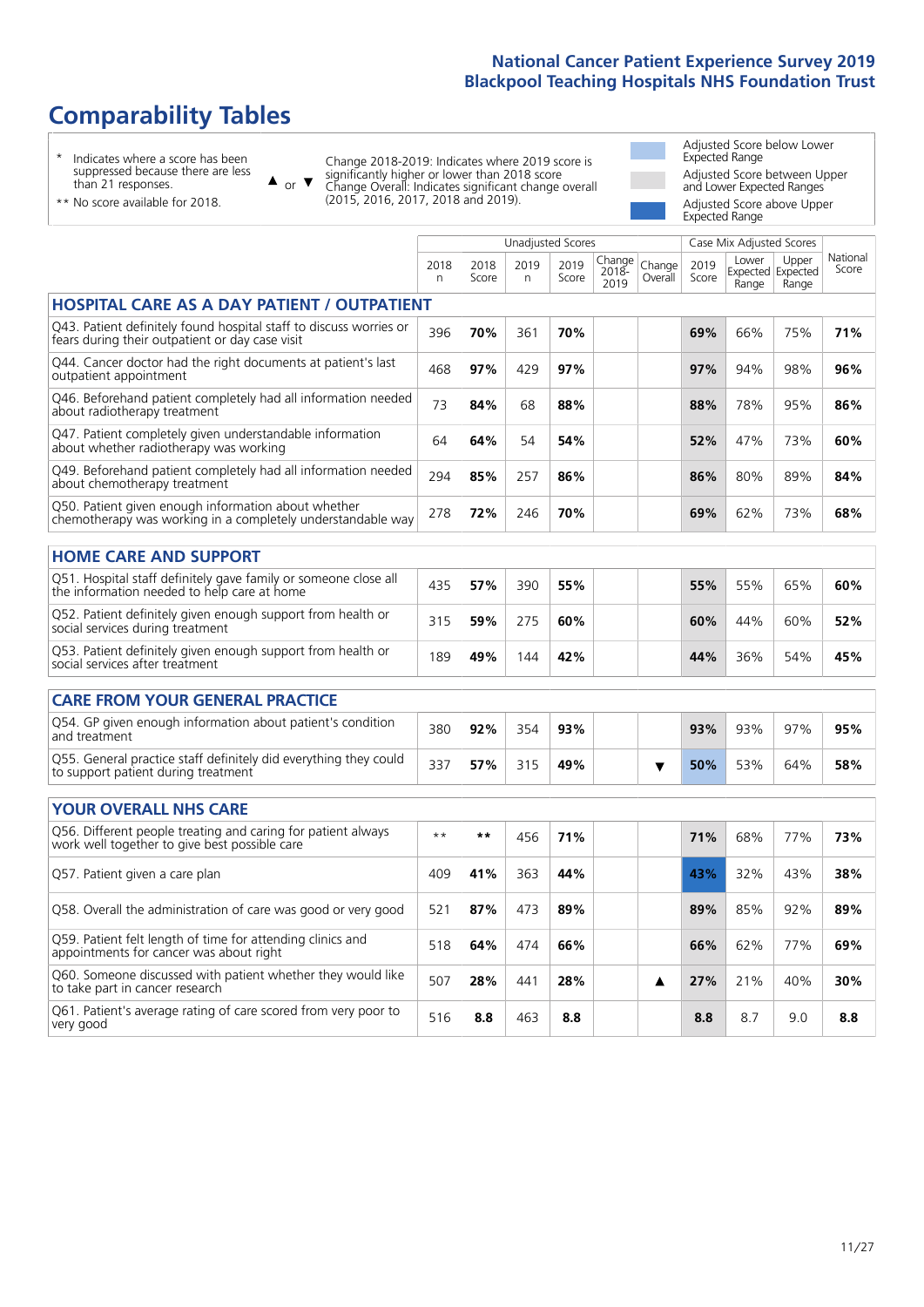# **Tumour Type Tables**

- \* Indicates where a score has been suppressed because there are less than 21 responses.
- n.a. Indicates that there were no respondents for that tumour group.

| <b>SEEING YOUR GP</b>                           |            |              |               |                   |                |                |                  |      | Tumour Group |         |         |                 |                                                         |             |                |
|-------------------------------------------------|------------|--------------|---------------|-------------------|----------------|----------------|------------------|------|--------------|---------|---------|-----------------|---------------------------------------------------------|-------------|----------------|
|                                                 |            | Brain<br>CNS | <b>Breast</b> | Colorectal<br>LGT | Gynaecological | Haematological | Head and<br>Neck | Lung | Prostate     | Sarcoma | Skin    | Upper<br>Gastro | $\overline{\sigma}$<br>Jrologica                        | Other       | All<br>Cancers |
| Q1. Saw GP once or twice before being told they | Trust      |              | n.a. 92% 71%  |                   |                | 65%            | $\star$          | 78%  | $\star$      | $\star$ | $\star$ | $\star$         | 84%                                                     | $\star$     | 78%            |
| needed to go to hospital                        | National I |              |               |                   |                |                |                  |      |              |         |         |                 | 59% 94% 75% 77% 67% 79% 71% 82% 71% 90% 74% 83% 74% 79% |             |                |
| Q2. Patient thought they were seen as soon as   | Trust      | n.a.         |               | 81% 76% 74% 80%   |                |                | $\star$          | 80%  | $\star$      | $\star$ | $\star$ | $\star$         |                                                         | 83% 91% 80% |                |
| necessary                                       | National I | 79%          |               |                   |                |                |                  |      |              |         |         |                 | 89% 83% 81% 82% 81% 84% 86% 69% 85% 79% 85% 79%         |             | 84%            |

#### **DIAGNOSTIC TESTS** Tumour Group

|                                                   |                                                                  | Brain | <b>Breast</b> | Colorectal<br>LGT | Gynaecologica | Haematological | Head and<br>Neck | Lung | Prostate            | Sarcoma | Skin    | Upper<br>Gastro | rological | Other   | All<br>Cancers |
|---------------------------------------------------|------------------------------------------------------------------|-------|---------------|-------------------|---------------|----------------|------------------|------|---------------------|---------|---------|-----------------|-----------|---------|----------------|
| Q5. Received all the information needed about     | <b>Trust</b>                                                     | n.a.  |               | 97% 97%           | 96%           | 90%            | $\star$          | 92%  |                     |         | $\star$ | $\star$         | 98%       | $\star$ | 95%            |
| the test                                          | National                                                         | 93%   |               | 95% 95%           |               |                |                  |      | 93% 95% 93% 95% 95% | 93%     | 96%     | 95%             | 95% 95%   |         | 95%            |
| Q6. The length of time waiting for the test to be | Trust                                                            | n.a.  | 91%           | 79%               | 83% 81%       |                | $\star$          | 83%  | $\star$             | $\star$ | $\star$ | $\star$         | 88%       | $\star$ | 86%            |
| done was about right                              | National 84% 91% 88% 86% 89% 88% 87% 87% 81% 87% 84% 87% 86% 88% |       |               |                   |               |                |                  |      |                     |         |         |                 |           |         |                |
| Q7. Test results explained in completely          | <b>Trust</b>                                                     | n.a.  |               | 86% 77%           |               | 79% 60%        | $\star$          | 84%  | $\star$             | $\star$ | $\star$ | $\star$         | 85%       | $\star$ | 79%            |
| understandable way                                | National 71% 83% 82% 77% 77% 79% 80% 80% 78% 84% 75% 80% 76% 80% |       |               |                   |               |                |                  |      |                     |         |         |                 |           |         |                |

| <b>FINDING OUT WHAT WAS WRONG WITH YOU</b>        |              |       |               |                                 |                |                |                        |      | Tumour Group |         |             |                 |            |         |                |
|---------------------------------------------------|--------------|-------|---------------|---------------------------------|----------------|----------------|------------------------|------|--------------|---------|-------------|-----------------|------------|---------|----------------|
|                                                   |              | Brain | <b>Breast</b> | ╮<br>olorectal<br>LGT<br>$\cup$ | Gynaecological | Haematological | ad and<br>Neck<br>Head | Lung | Prostate     | Sarcoma | Skin        | Upper<br>Gastro | Jrological | Other   | All<br>Cancers |
| Q10. Patient told they could bring a family       | <b>Trust</b> | n.a.  | 86%           | 78%                             | 70%            | 69%            | $\star$                | 80%  | $\star$      | $\star$ | $\star$     | $\star$         |            | 92% 73% | 78%            |
| member or friend when first told they had cancer  | National     | 85%   | 82%           | 82%                             |                | 71% 71%        | 71%                    | 77%  | 79%          | 73%     | 69%         | 76%             |            | 73% 75% | 77%            |
| Q11. Patient felt they were told sensitively that | Trust        | n.a.  | 88%           | 79%                             | 83%            | 80%            | $\star$                | 79%  | $\star$      | $\star$ | $\star$     | $\star$         | 74%        |         | 70% 81%        |
| they had cancer                                   | National     | 79%   |               | 89% 87%                         | 82% 84% 87%    |                |                        |      | 83% 86%      |         | 84% 89% 81% |                 |            |         | 84% 83% 86%    |
| Q12. Patient completely understood the            | Trust        | n.a.  | 82%           | 79%                             | 84%            | 63%            | $\star$                | 76%  | $\star$      |         | $\star$     | $\star$         |            | 84% 57% | 75%            |
| explanation of what was wrong                     | National     | 66%   | 77%           | 79%                             | 73%            | 60%            | 78%                    | 76%  | 79%          | 67%     | 80%         | 70%             | 77%        | 70%     | 73%            |
| Q13. Patient given easy to understand written     | Trust        | n.a.  | 81%           | 70%                             | $\star$        | 77%            | $\star$                | 57%  | $\star$      | $\star$ | $\star$     | $\star$         | 79%        | $\ast$  | 71%            |
| information about the type of cancer they had     | National     | 66%   | 78%           | 73%                             | 71%            |                | 76% 69% 67% 83%        |      |              |         | 67% 84%     | 67%             |            | 74% 65% | 74%            |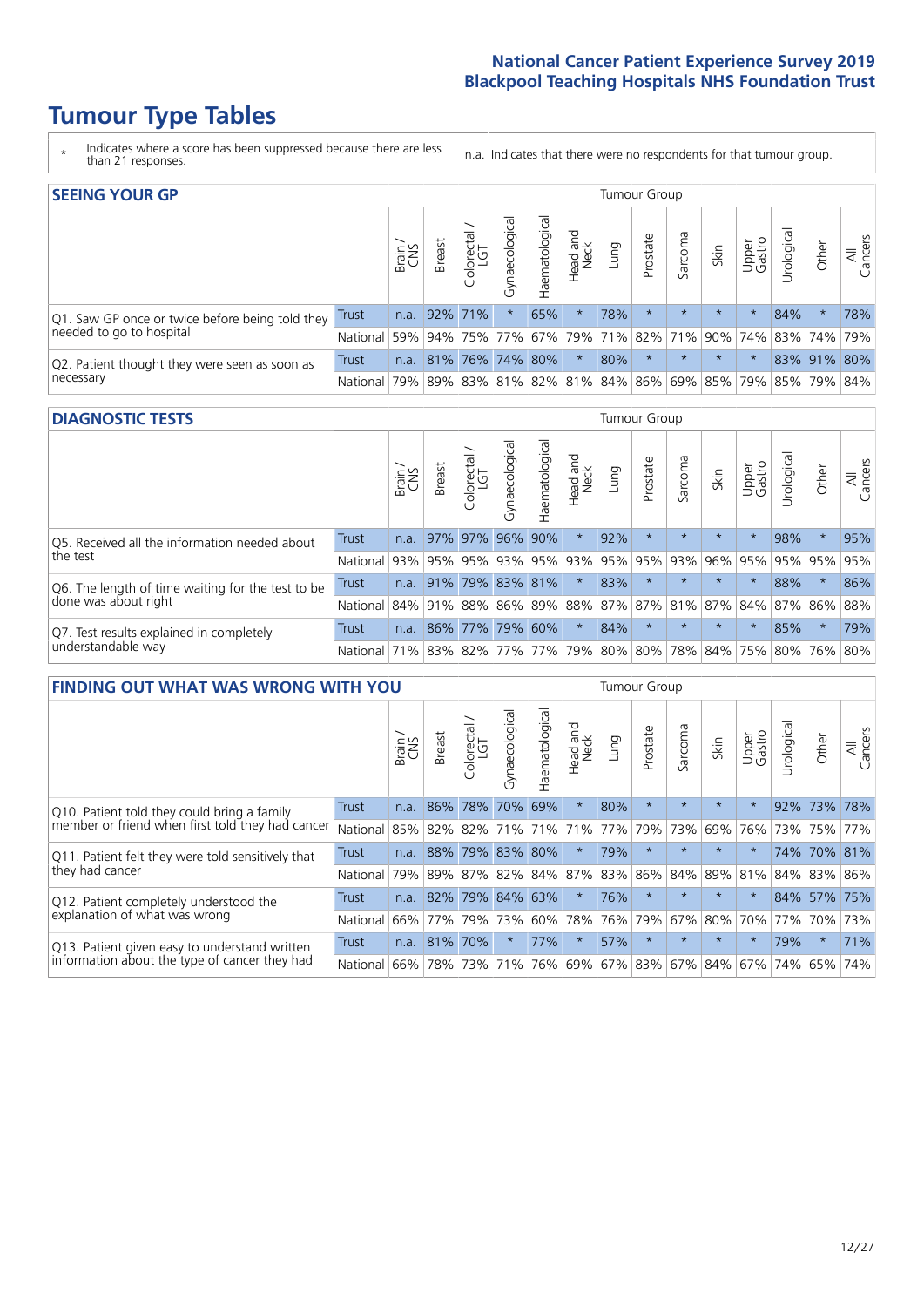# **Tumour Type Tables**

\* Indicates where a score has been suppressed because there are less than 21 responses.

n.a. Indicates that there were no respondents for that tumour group.

| <b>DECIDING THE BEST TREATMENT FOR YOU</b>         |              |       |               |                       |                |                |                        |      | <b>Tumour Group</b> |         |                                     |                 |            |             |                |
|----------------------------------------------------|--------------|-------|---------------|-----------------------|----------------|----------------|------------------------|------|---------------------|---------|-------------------------------------|-----------------|------------|-------------|----------------|
|                                                    |              | Brain | <b>Breast</b> | olorectal<br>LGT<br>Ũ | Gynaecological | Haematological | ad and<br>Neck<br>Head | Lung | Prostate            | Sarcoma | Skin                                | Upper<br>Gastro | Jrological | Other       | All<br>Cancers |
| Q14. Patient felt that treatment options were      | <b>Trust</b> | n.a.  | 86%           | 84%                   | $\star$        | 83%            | $\star$                | 82%  | $\star$             | 大       |                                     | $\star$         | 84%        | $\star$     | 82%            |
| completely explained                               | National     | 85%   | 85%           | 85%                   | 85%            | 82%            | 87%                    | 84%  | 83%                 | 83%     | 89%                                 | 81%             | 83%        | 79%         | 83%            |
| Q15. Patient felt possible side effects were       | Trust        | n.a.  | 80%           | 77%                   | 78%            | 64%            | $\star$                | 67%  | $\star$             |         | $\star$                             | $\star$         |            | 66% 64%     | 70%            |
| definitely explained in an understandable way      | National     | 69%   | 74%           | 76%                   | 75%            | 69%            | 73%                    | 74%  | 73%                 | 73%     | 77%                                 | 72%             | 71%        | 70%         | 73%            |
| Q16. Patient definitely given practical advice and | Trust        | n.a.  |               | 71% 63%               | 72%            | 56%            | $\star$                | 64%  | $\star$             | $\star$ | $\star$                             | $\star$         | 68%        | $\star$     | 64%            |
| support in dealing with side effects of treatment  | National     | 63%   | 70%           | 70%                   |                | 69% 65%        | 70%                    | 69%  | 65%                 | 66%     | 71%                                 | 66%             |            | 63% 64%     | 67%            |
| Q17. Patient definitely told about side effects    | Trust        | n.a.  | 59%           | 53%                   |                | 52% 45%        | $\star$                | 48%  | $\star$             | $\star$ | $\star$                             | $\star$         |            | 54% 33%     | 51%            |
| that could affect them in the future               | National     | 62%   | 57%           | 59%                   |                | 56% 51%        | 64%                    | 56%  | 66%                 | 54%     | 66%                                 | 53%             |            | 56% 52%     | 57%            |
| Q18. Patient definitely involved as much as they   | Trust        | n.a.  | 79%           |                       | 77% 84% 77%    |                | $\star$                | 71%  | $\star$             | $\star$ | $\star$                             | $\star$         |            | 70% 61% 75% |                |
| wanted in decisions about care and treatment       | National I   | 79%   |               |                       |                |                |                        |      |                     |         | 81% 83% 81% 80% 81% 81% 84% 81% 87% | 79%             | 79%        | 78% 81%     |                |

#### **CLINICAL NURSE SPECIALIST (CNS)** Tumour Group

|                                             |              | Brain | <b>Breast</b>               | olorectal<br>LGT<br>U | $\sigma$<br>aecologic<br>Ğ | Haematological | Head and<br>Neck | Lung | Prostate | Sarcoma | Skin                            | Upper<br>Gastro | σ<br>Jrologica | Other       | All<br>Cancers |
|---------------------------------------------|--------------|-------|-----------------------------|-----------------------|----------------------------|----------------|------------------|------|----------|---------|---------------------------------|-----------------|----------------|-------------|----------------|
| Q19. Patient given the name of a CNS who    | Trust        | n.a.  |                             | 93% 97% 100% 96%      |                            |                | $\star$          | 94%  | $\star$  | $\star$ | $\star$                         | $\star$         |                | 95% 83% 94% |                |
| would support them through their treatment  | National     | 95%   |                             | 95% 92%               |                            |                |                  |      |          |         | 95% 92% 91% 94% 91% 91% 91% 92% |                 |                | 85% 89%     | 92%            |
| Q20. Patient found it very or quite easy to | <b>Trust</b> | n.a.  |                             | 86% 94%               |                            | 78% 71%        | $\star$          | 81%  | $\star$  | $\star$ | $\star$                         | $\star$         | 80%            | $\ast$      | 81%            |
| contact their CNS                           | National     | 86%   | 84% 88% 85% 87% 86% 86% 80% |                       |                            |                |                  |      |          | 86%     | 90%                             | 85%             |                | 83% 83%     | 85%            |
| Q21. Patient got understandable answers to  | Trust        | n.a.  | 93%                         | 86% 91%               |                            | 175%           | $\star$          | 89%  | $\star$  | $\star$ | $\star$                         | $\star$         | 94%            | $\ast$      | 86%            |
| important questions all or most of the time | National     |       | 82% 87%                     | 89%                   | 86%                        |                |                  |      |          |         | 89% 88% 86% 87% 87% 93% 86%     |                 |                | 87% 86%     | 87%            |

| <b>SUPPORT FOR PEOPLE WITH CANCER</b>                                                             |              |       |               |                        |                |                |                        |      | Tumour Group |         |         |                 |           |         |                |
|---------------------------------------------------------------------------------------------------|--------------|-------|---------------|------------------------|----------------|----------------|------------------------|------|--------------|---------|---------|-----------------|-----------|---------|----------------|
|                                                                                                   |              | Brain | <b>Breast</b> | olorectal.<br>LGT<br>Ũ | Gynaecological | Haematological | ad and<br>Neck<br>Head | Lung | Prostate     | Sarcoma | Skin    | Upper<br>Gastro | Jrologica | Other   | All<br>Cancers |
| Q22. Hospital staff gave information about<br>support or self-help groups for people with         | <b>Trust</b> | n.a.  | 92%           | 89%                    | 81%            | 81%            | $\ast$                 | 77%  | $\star$      | $\star$ | $\star$ | $\star$         | 79%       | $\ast$  | 86%            |
| cancer                                                                                            | National     | 92%   | 92%           | 88%                    | 87%            | 86%            | 88%                    | 87%  | 91%          | 86%     | 90%     | 88%             | 81%       | 83%     | 88%            |
| Q23. Hospital staff discussed or gave information<br>about the impact cancer could have on day to | Trust        | n.a.  | 86% 91%       |                        | $\star$        | 79%            | $\star$                | 75%  | $\star$      | $\star$ | $\star$ | $\star$         | 81%       | $\star$ | 81%            |
| day activities                                                                                    | National     | 84%   | 86%           | 85%                    | 82%            | 84%            | 84%                    | 83%  | 88%          | 81%     | 86%     | 83%             | 78%       | 79%     | 84%            |
| Q24. Hospital staff gave information on getting                                                   | Trust        | n.a.  |               | 72% 62%                |                | 51%            | $\star$                | 53%  | $\star$      | $\star$ |         | $\star$         | $\star$   | $\ast$  | 61%            |
| financial help or possible benefits                                                               | National     | 78%   |               | 68% 61%                | 66%            |                | 61% 67%                | 72%  | 55%          | 64%     | 60%     | 64%             | 47%       | 59%     | 63%            |
| Q25. Hospital staff told patient they could get                                                   | Trust        | n.a.  |               | 86% 86%                | $\star$        | 79%            | n.a.                   | 76%  | $\star$      | $\star$ | $\star$ | $\star$         | $\star$   | $\ast$  | 82%            |
| free prescriptions                                                                                | National I   | 82%   | 81% 83%       |                        | 79%            |                | 87% 84% 86% 80%        |      |              |         | 78% 71% | 84%             |           | 73% 81% | 82%            |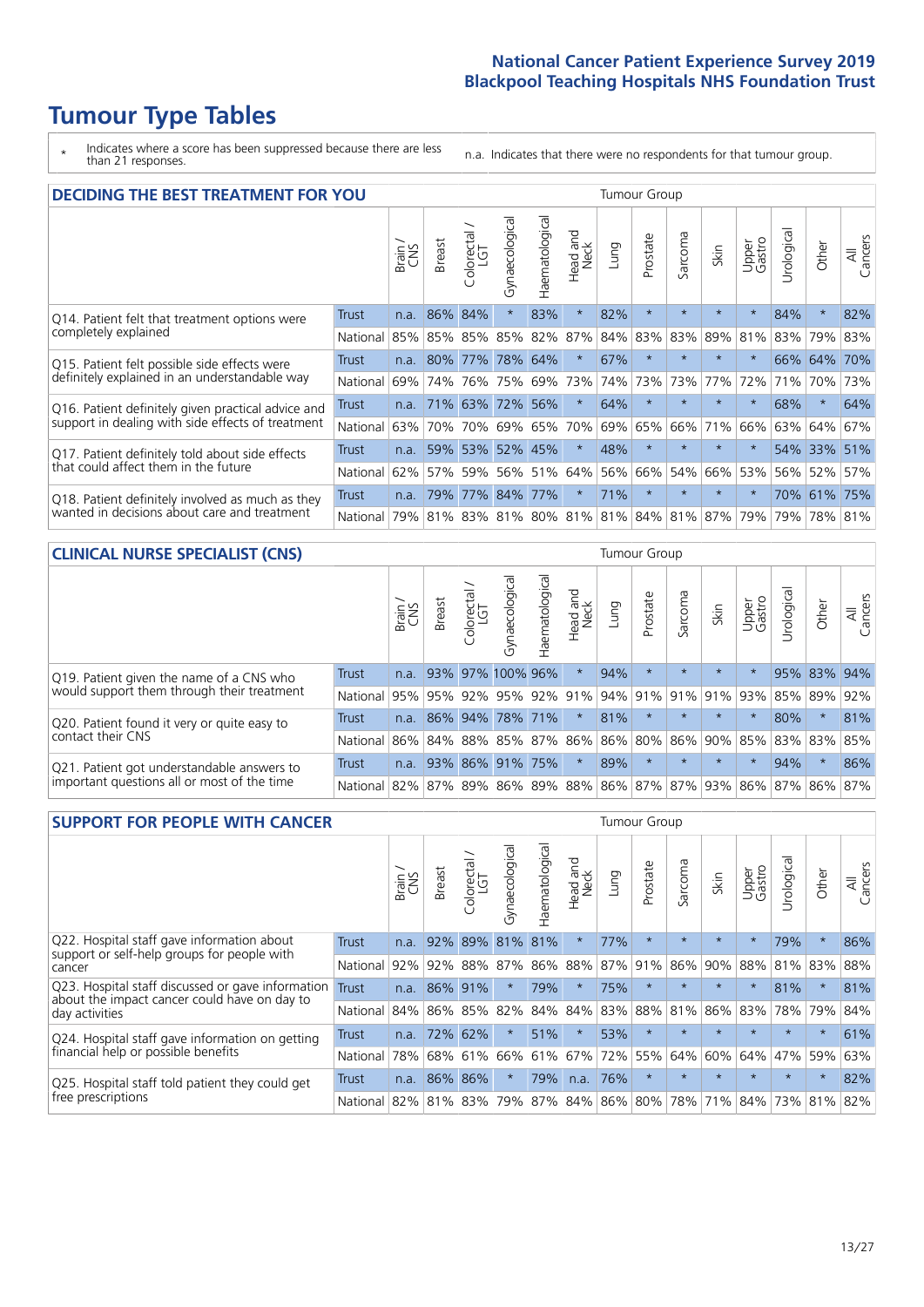# **Tumour Type Tables**

- \* Indicates where a score has been suppressed because there are less than 21 responses.
- n.a. Indicates that there were no respondents for that tumour group.

| <b>OPERATIONS</b>                                |              |       |               |                             |                                     |                 |                  |      | Tumour Group |         |                             |                 |             |           |                |
|--------------------------------------------------|--------------|-------|---------------|-----------------------------|-------------------------------------|-----------------|------------------|------|--------------|---------|-----------------------------|-----------------|-------------|-----------|----------------|
|                                                  |              | Brain | <b>Breast</b> | iolorectal<br>LGT<br>$\cup$ | $\overline{\sigma}$<br>Gynaecologic | Haematological  | Head and<br>Neck | Lung | Prostate     | Sarcoma | Skin                        | Upper<br>Gastro | Jrological  | Other     | All<br>Cancers |
| Q27. Beforehand, patient had all the information | <b>Trust</b> | n.a.  | 99%           |                             | $\star$                             | $\star$         | $\ast$           | 100% |              | n.a.    | $\star$                     | $\star$         | $\star$     | $\star$   | 98%            |
| needed about the operation                       | National     | 96%   | 97%           | 96%                         |                                     |                 |                  |      |              |         | 96% 94% 96% 95% 97% 95% 96% |                 | 96% 95% 95% |           | 96%            |
| Q28. Afterwards, staff completely explained how  | <b>Trust</b> | n.a.  | 80%           |                             | $\star$                             | $\star$         | $\ast$           | 81%  | $\star$      | n.a.    | $\star$                     | $\star$         | $\star$     | $\star$   | 76%            |
| operation had gone in understandable way         | National     | 76%   | 79%           | 83%                         |                                     | 79%   78%   79% |                  |      |              |         | 79% 78% 80% 82% 79%         |                 |             | 76%   77% | 79%            |

#### **HOSPITAL CARE AS AN INPATIENT** Tumour Group

|                                                                                                   |                                          | Brain | <b>Breast</b> | Colorectal /<br>LGT | Gynaecological | Haematological | Head and<br>Neck | Lung | Prostate | Sarcoma | Skin                | Upper<br>Gastro | Urological | Other   | Cancers<br>₹ |
|---------------------------------------------------------------------------------------------------|------------------------------------------|-------|---------------|---------------------|----------------|----------------|------------------|------|----------|---------|---------------------|-----------------|------------|---------|--------------|
| Q30. Hospital staff didn't talk in front of patient                                               | <b>Trust</b>                             | n.a.  | 82%           | 79%                 | $\star$        | 84%            | $\star$          | 86%  | $\star$  | n.a.    | n.a.                | $\star$         | $\star$    | $\star$ | 83%          |
| as if patient wasn't there                                                                        | National                                 | 81%   | 86%           | 81%                 | 83%            | 84%            | 83%              | 81%  | 88%      | 86%     | 86%                 | 81%             | 83%        | 82%     | 84%          |
| 031. Patient had confidence and trust in all                                                      | Trust                                    | n.a.  | 82% 75%       |                     | $\star$        | 84%            | $\star$          | 87%  | $\star$  | n.a.    | n.a.                | $\star$         | $\star$    | $\star$ | 82%          |
| doctors treating them                                                                             | National                                 | 82%   | 83%           | 85%                 | 83%            | 82%            | 87%              | 83%  | 89%      | 86%     | 85%                 | 81%             | 85%        | 80%     | 84%          |
| Q32. Patient's family or someone close definitely                                                 | <b>Trust</b>                             | n.a.  | 80% 71%       |                     |                | 77%            | $\star$          | 84%  | $\star$  | n.a.    | n.a.                |                 | $\star$    | $\star$ | 77%          |
| felt able to talk to a doctor                                                                     | National                                 | 67%   | 72%           | 73%                 | 72%            | 74%            | 75%              | 74%  | 72%      | 71%     | 74%                 | 73%             | 71%        | 69%     | 72%          |
| Q33. Patient had confidence and trust in all the<br>ward nurses treating them                     | <b>Trust</b>                             | n.a.  | 73% 67%       |                     |                | 81%            | $\star$          | 82%  | $\star$  | n.a.    | n.a.                | $\star$         | $\star$    | $\star$ | 77%          |
|                                                                                                   | National                                 | 72%   |               | 73% 72%             | 71%            |                | 77% 75% 77%      |      | 79%      | 74%     | 75%                 | 73%             | 77%        | 69%     | 74%          |
| Q34. Patient thought there were always or nearly<br>always enough nurses on duty to care for them | <b>Trust</b>                             | n.a.  | 56% 63%       |                     | $\star$        | 67%            | $\star$          | 76%  | $\star$  | n.a.    | n.a.                | $\star$         | $\star$    | $\star$ | 67%          |
|                                                                                                   | National                                 | 68%   |               | 64% 62%             | 63%            |                | 63% 65%          | 68%  | 72%      | 65%     | 70%                 | 65%             | 66%        | 60%     | 64%          |
| Q35. All hospital staff asked patient what name<br>they prefer to be called by                    | Trust                                    | n.a.  | 42% 71%       |                     | $\star$        | 68%            | $\ast$           | 79%  | $\star$  | n.a.    | n.a.                | $\star$         | $\star$    | $\star$ | 61%          |
|                                                                                                   | National                                 | 68%   | 62%           | 74%                 | 65%            | 72%            | 71%              | 76%  | 72%      | 74%     | 70%                 | 78%             | 76%        | 69%     | 71%          |
| Q36. Patient always given enough privacy when                                                     | <b>Trust</b>                             | n.a.  | 93% 88%       |                     | $\star$        | 78%            | $\star$          | 87%  | $\star$  | n.a.    | n.a.                | $\star$         | $\star$    | $\star$ | 86%          |
| discussing condition or treatment                                                                 | National                                 | 78%   |               | 84% 85%             | 81%            |                | 86% 87%          | 84%  | 88%      | 84%     | 84%                 | 84%             | 85%        | 82%     | 85%          |
| Q37. Patient definitely found hospital staff to                                                   | <b>Trust</b>                             | n.a.  | 53%           | $\star$             | $\star$        | 55%            | $\star$          | 40%  | $\star$  | n.a.    | n.a.                |                 | $\star$    | $\star$ | 52%          |
| discuss worries or fears during their inpatient visit                                             | National                                 | 45%   |               | 51% 55%             | 51%            |                | 56% 52%          | 49%  | 53%      | 54%     | 51%                 | 53%             | 49%        | 46%     | 52%          |
| Q38. Hospital staff definitely did everything they                                                | <b>Trust</b>                             |       | n.a. 82% 96%  |                     | $\star$        | 81%            | $\star$          | 83%  | $\star$  | n.a.    | n.a.                | $\star$         | $\star$    | $\star$ | 84%          |
| could to help control pain                                                                        | National                                 | 85%   |               | 83% 84%             | 82%            |                | 82% 80%          | 84%  | 85%      | 83%     | 85%                 | 82%             | 81%        | 82%     | 83%          |
| Q39. Patient always felt they were treated with                                                   | <b>Trust</b>                             | n.a.  | 84% 83%       |                     | $\star$        | 89%            | $\star$          | 87%  | $\star$  | n.a.    | n.a.                | $\star$         | $\star$    | $\ast$  | 88%          |
| respect and dignity while in hospital                                                             | National                                 | 85%   | 87%           | 87%                 | 85%            | 89%            | 87%              | 88%  | 91%      | 89%     | 89%                 | 88%             | 90%        | 86%     | 88%          |
| Q40. Patient given clear written information<br>about what should or should not do after leaving  | <b>Trust</b>                             | n.a.  | 79% 81%       |                     |                | 74%            | $\star$          | 79%  | $\star$  | n.a.    | n.a.                |                 | $\star$    | $\star$ | 81%          |
| hospital                                                                                          | National                                 | 80%   |               | 89% 86%             | 86%            |                | 83% 87%          | 82%  | 91%      | 85%     | 90%                 | 82%             | 87%        | 83%     | 86%          |
| Q41. Hospital staff told patient who to contact<br>if worried about condition or treatment after  | <b>Trust</b>                             | n.a.  | 91%           | $\star$             | $\star$        | 97%            | $\star$          | 91%  | $\star$  | n.a.    | n.a.                | $\star$         | $\star$    | $\star$ | 92%          |
| leaving hospital                                                                                  | National 94% 95% 95% 93% 96% 93% 92% 96% |       |               |                     |                |                |                  |      |          |         | 94% 95% 92% 92% 93% |                 |            |         | 94%          |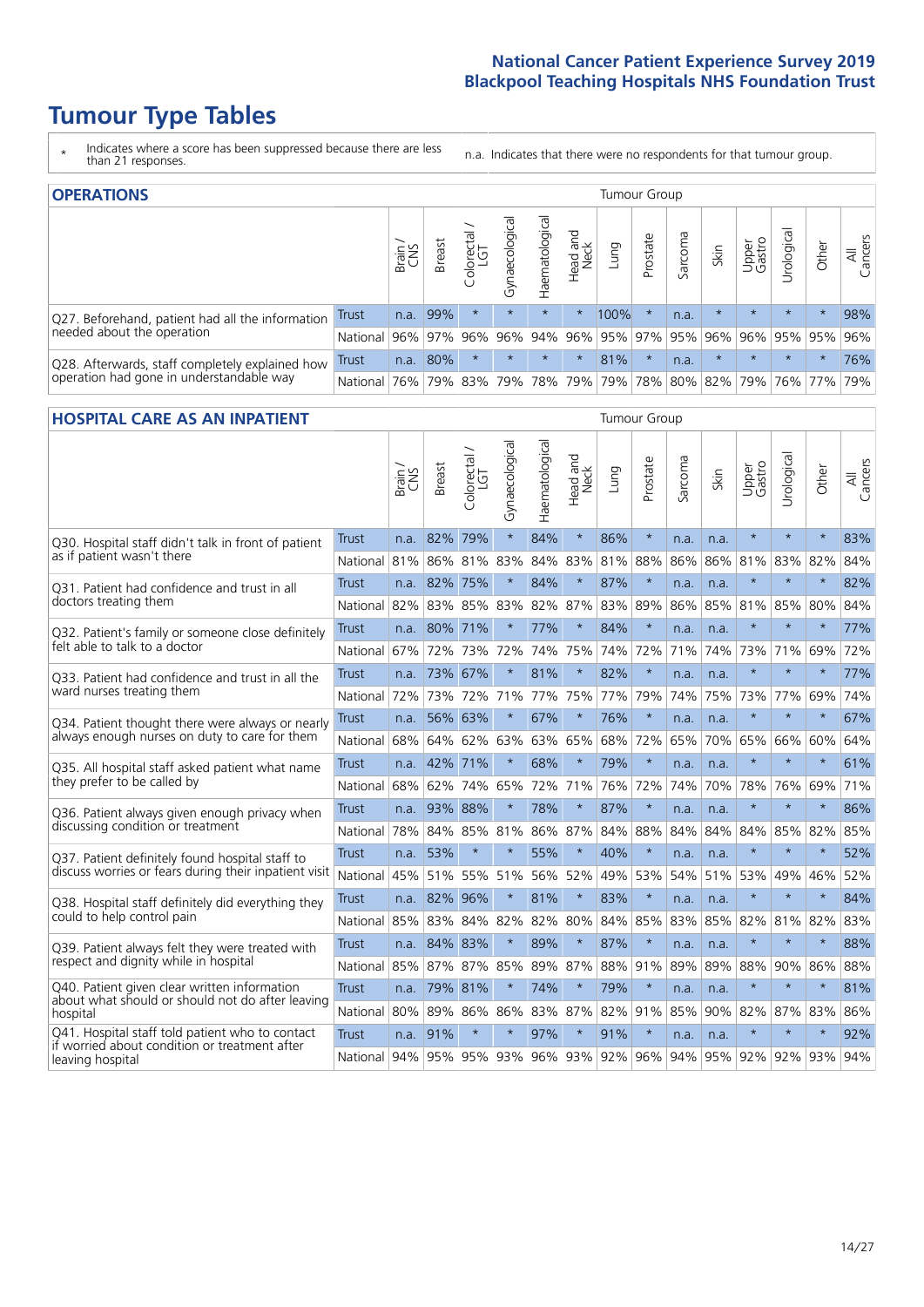# **Tumour Type Tables**

\* Indicates where a score has been suppressed because there are less than 21 responses.

n.a. Indicates that there were no respondents for that tumour group.

| <b>HOSPITAL CARE AS A DAY PATIENT / OUTPATIENT</b>                                                                    | <b>Tumour Group</b> |       |               |                 |                |                |                         |         |          |                          |         |                 |            |         |                |
|-----------------------------------------------------------------------------------------------------------------------|---------------------|-------|---------------|-----------------|----------------|----------------|-------------------------|---------|----------|--------------------------|---------|-----------------|------------|---------|----------------|
|                                                                                                                       |                     | Brain | <b>Breast</b> | ∽<br>Colorectal | Gynaecological | Haematological | ead and<br>Neck<br>Head | Lung    | Prostate | arcoma<br>$\overline{2}$ | Skin    | Upper<br>Gastro | Urological | Other   | All<br>Cancers |
| Q43. Patient definitely found hospital staff to                                                                       | <b>Trust</b>        | n.a.  | 72%           | 73%             | 91%            | 60%            | $\star$                 | 67%     | $\star$  | $\star$                  | $\star$ | $\star$         | 71%        | $\star$ | 70%            |
| discuss worries or fears during their outpatient or<br>day case visit                                                 | National            | 66%   | 68%           | 73%             | 70%            | 73%            | 72%                     | 70%     | 74%      | 72%                      | 72%     | 71%             | 67%        | 68%     | 71%            |
| Q44. Cancer doctor had the right documents at<br>patient's last outpatient appointment                                | Trust               | n.a.  | 97%           | 97%             | 96%            | 96%            | $\ast$                  | 100%    | $\star$  | $\star$                  |         |                 | 100%       | $\ast$  | 97%            |
|                                                                                                                       | National            | 94%   | 96%           | 96%             | 96%            | 97%            | 96%                     | 96%     | 96%      | 96%                      | 96%     | 94%             | 96%        | 95%     | 96%            |
| Q46. Beforehand patient completely had                                                                                | <b>Trust</b>        | n.a.  | 93%           | $\star$         | $\star$        | $\star$        | $\star$                 | $\star$ | $\star$  | n.a.                     | n.a.    | $\star$         | $\star$    | $\star$ | 88%            |
| all information needed about radiotherapy<br>treatment                                                                | National            | 91%   | 88%           | 83%             | 88%            | 84%            | 86%                     | 86%     | 88%      | 88%                      | 84%     | 86%             | 83%        | 84%     | 86%            |
| Q47. Patient completely given understandable                                                                          | <b>Trust</b>        | n.a.  | 65%           | $\star$         |                | $\star$        | n.a.                    | $\star$ | $\star$  | n.a.                     | n.a.    | $\star$         | $\star$    | $\star$ | 54%            |
| information about whether radiotherapy was<br>working                                                                 | National            | 56%   | 60%           | 57%             | 61%            | 62%            | 63%                     | 59%     | 60%      | 67%                      | 57%     | 52%             | 59%        | 59%     | 60%            |
| Q49. Beforehand patient completely had all                                                                            | Trust               | n.a.  | 84%           | 91%             |                | 81%            | n.a.                    | 93%     | $\star$  | $\star$                  | n.a.    | $\star$         | $\star$    | $\star$ | 86%            |
| information needed about chemotherapy<br>treatment                                                                    | National            | 80%   | 82%           | 86%             | 87%            | 85%            |                         | 79% 84% | 86%      | 86%                      | 90%     | 84%             | 85%        | 85%     | 84%            |
| Q50. Patient given enough information about<br>whether chemotherapy was working in a<br>completely understandable way | Trust               | n.a.  | 70%           | 71%             | $\star$        | 63%            | n.a.                    | 72%     | $\star$  | $\star$                  | n.a.    | $\star$         | $\star$    | $\star$ | 70%            |
|                                                                                                                       | National            | 54%   | 62%           | 64%             | 68%            | 75%            | 57%                     | 67%     | 66%      | 71%                      | 79%     | 61%             | 68%        | 69%     | 68%            |

#### **HOME CARE AND SUPPORT** Tumour Group

|                                                                                                                   |                 | Brain | <b>Breast</b> | Colorectal<br>LGT | $\overline{\sigma}$<br>Gynaecologic | ত<br>Haematologic | ad and<br>Neck<br>Head | Lung    | Prostate | Sarcoma | Skin    | Upper<br>Gastro | rological | Other   | All<br>Cancers |
|-------------------------------------------------------------------------------------------------------------------|-----------------|-------|---------------|-------------------|-------------------------------------|-------------------|------------------------|---------|----------|---------|---------|-----------------|-----------|---------|----------------|
| Q51. Hospital staff definitely gave family or<br>someone close all the information needed to<br>help care at home | <b>Trust</b>    | n.a.  | 60%           | 59%               | 55%                                 | 48%               | $\star$                | 52%     | $\star$  | $\star$ | $\star$ | $\star$         | 47%       | $\ast$  | 55%            |
|                                                                                                                   | National        | 58%   |               | 58% 63%           | 57%                                 |                   | 62% 67%                |         | 59% 61%  |         | 62% 65% | 60%             | 59%       | 55%     | 60%            |
| Q52. Patient definitely given enough support<br>from health or social services during treatment                   | Trust           | n.a.  | 69% 67%       |                   | $\star$                             | 54%               | $\star$                | 51%     |          | n.a.    | $\star$ | $\star$         | $\star$   | $\star$ | 60%            |
|                                                                                                                   | National        | 42%   | 52%           | 60%               | 45%                                 | $ 51\% $          | 59%                    | 50%     | 48%      | 53%     | 57%     | 54%             | 48% 51%   |         | 52%            |
| Q53. Patient definitely given enough support<br>from health or social services after treatment                    | Trust           | n.a.  | 45%           |                   | $\star$                             | 23%               | n.a.                   | $\star$ | $\star$  | n.a.    | $\star$ | $\star$         | $\star$   | $\star$ | 42%            |
|                                                                                                                   | <b>National</b> | 39%   | 41% 53%       |                   | 39%                                 | $ 43\% $          | 56%                    | 40%     | 46%      |         | 48% 59% | 47%             | 44%       | 44%     | 45%            |

| <b>CARE FROM YOUR GENERAL PRACTICE</b>                                                                     |              |        |               |                   |                                                     | Tumour Group   |                  |      |          |         |                                     |                 |                |         |                |
|------------------------------------------------------------------------------------------------------------|--------------|--------|---------------|-------------------|-----------------------------------------------------|----------------|------------------|------|----------|---------|-------------------------------------|-----------------|----------------|---------|----------------|
|                                                                                                            |              | Brain, | <b>Breast</b> | Colorectal<br>LGT | Gynaecological                                      | Haematological | Head and<br>Neck | Lung | Prostate | Sarcoma | Skin                                | Upper<br>Gastro | Φ<br>Urologica | Other   | All<br>Cancers |
| Q54. GP given enough information about<br>patient's condition and treatment                                | <b>Trust</b> | n.a.   |               | 97% 92%           |                                                     | 92%            | $\star$          | 93%  | $\star$  | $\star$ | $\star$                             | $\star$         | 97%            |         | 93%            |
|                                                                                                            | National     | 91%    |               |                   | 96% 95% 95%                                         |                |                  |      |          |         | 96% 94% 94% 96% 94% 96% 93% 95% 94% |                 |                |         | 95%            |
| Q55. General practice staff definitely did<br>everything they could to support patient during<br>treatment | Trust        | n.a.   |               | 50% 50%           |                                                     | 41%            | $\star$          | 52%  | $\star$  | $\star$ | $\star$                             | $\star$         | 33%            | $\star$ | 49%            |
|                                                                                                            | National 55% |        |               |                   | 58% 59% 56% 56% 59% 56% 64% 56% 65% 59% 59% 55% 59% |                |                  |      |          |         |                                     |                 |                |         | 58%            |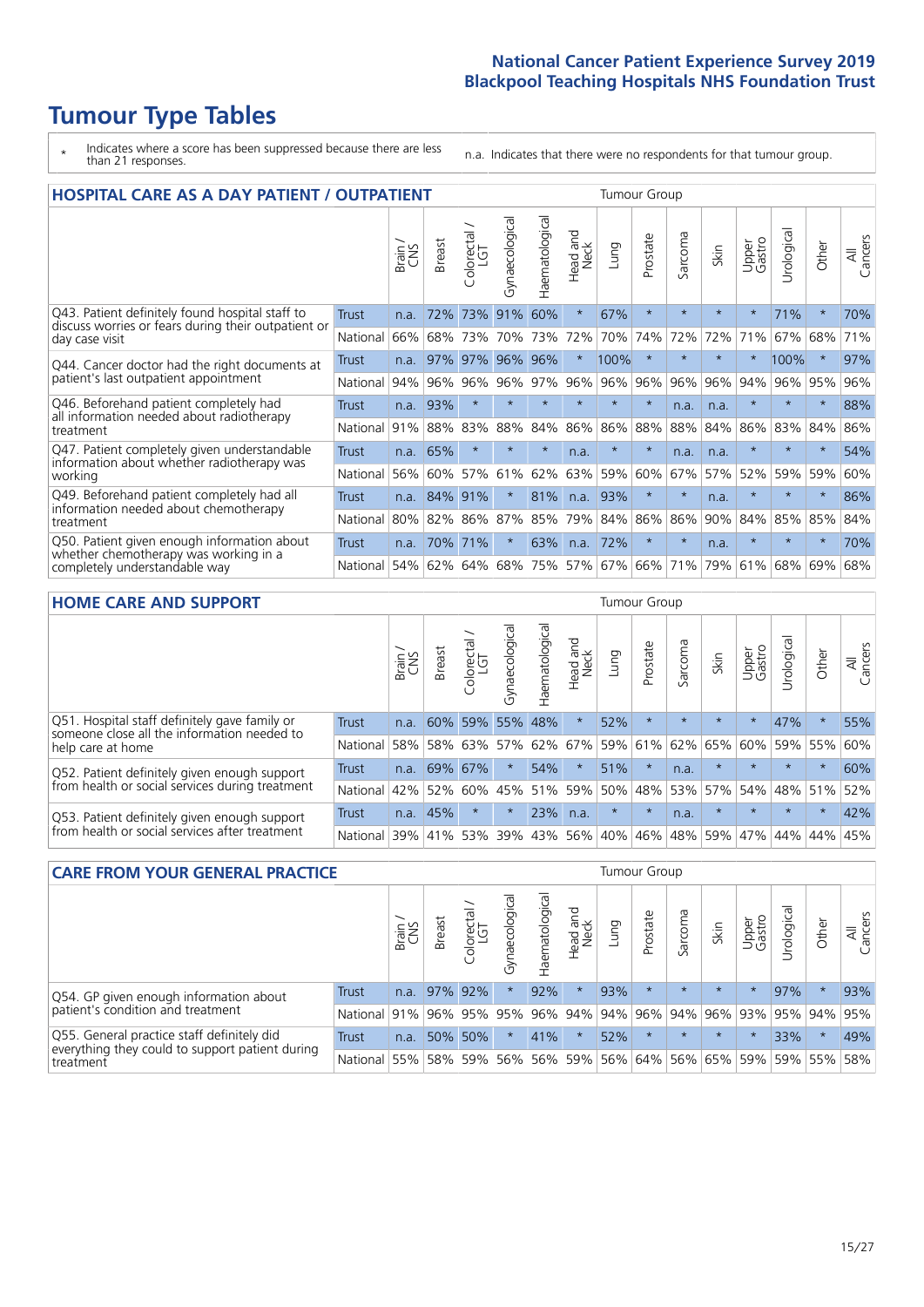# **Tumour Type Tables**

- \* Indicates where a score has been suppressed because there are less than 21 responses.
- n.a. Indicates that there were no respondents for that tumour group.

#### **YOUR OVERALL NHS CARE** THE TWO CONTROLLER THE THE THROUP CHANGE THE TUMOUR GROUP

|                                                                                                 |              | Brain<br>CNS | <b>Breast</b> | Colorectal<br>LGT | Gynaecological | ematological<br>훈 | Head and<br>Neck | Lung | Prostate | arcoma<br>$\sqrt{ }$ | Skin    | Upper<br>Gastro | लु<br>Urologia | Other    | All<br>Cancers |
|-------------------------------------------------------------------------------------------------|--------------|--------------|---------------|-------------------|----------------|-------------------|------------------|------|----------|----------------------|---------|-----------------|----------------|----------|----------------|
| Q56. Different people treating and caring for                                                   | <b>Trust</b> | n.a.         | 71%           | 53%               | 78%            | 75%               | $\star$          | 76%  | $\star$  | $\star$              | $\star$ | $\star$         | 68%            | 62%      | 71%            |
| patient always work well together to give best<br>possible care                                 | National     | 60%          | 73%           | 73%               | 69%            | 75%               | 73%              | 73%  | 75%      | 70%                  | 79%     | 69%             | 74%            | 68%      | 73%            |
| Q57. Patient given a care plan                                                                  | <b>Trust</b> | n.a.         | 52%           | 38%               | 33% 43%        |                   | $\star$          | 33%  | $\star$  | $\star$              | $\star$ |                 | 58%            | $\ast$   | 44%            |
|                                                                                                 | National     | 36%          | 41%           | 40%               | 34%            | 36%               | 39%              | 36%  | 40%      | 34%                  | 44%     | 36%             | 33%            | 31%      | 38%            |
| Q58. Overall the administration of care was good                                                | <b>Trust</b> | n.a.         | 91%           | 84%               | 88%            | 94%               | $\ast$           | 87%  | $\star$  | $\star$              |         |                 | 93%            | 77%      | 89%            |
| or very good                                                                                    | National     | 85%          | 90%           | 88%               | 87%            | 91% 90%           |                  | 90%  | 88%      | 88%                  | 90%     | 86%             |                | 85% 87%  | 89%            |
| Q59. Patient felt length of time for attending<br>clinics and appointments for cancer was about | Trust        | n.a.         |               | 65% 63%           | 58%            | 66%               | $\ast$           | 70%  | $\star$  | $\star$              | $\star$ |                 | 75%            | $ 61\% $ | 66%            |
| right                                                                                           | National     | 58%          | 68%           | 73%               | 66%            | 66%               | 71%              | 71%  | 76%      | 68%                  | 73%     | 66%             | 75%            | 64%      | 69%            |
| Q60. Someone discussed with patient whether                                                     | <b>Trust</b> | n.a.         | 30%           | 63%               | 32%            | 29%               | $\star$          | 16%  | $\star$  | $\star$              | $\star$ |                 | 8%             | 14%      | 28%            |
| they would like to take part in cancer research                                                 | National     | 42%          | 30%           | 32%               | 31%            | 33%               | 21%              | 34%  | 31%      | 36%                  | 20%     | 36%             | 21%            | 32%      | 30%            |
| Q61. Patient's average rating of care scored from<br>very poor to very good                     | Trust        | n.a.         | 9.1           | 8.4               | 8.6            | 8.8               | $\star$          | 8.8  | $\star$  | $\star$              | $\star$ | $\star$         | 9.0            | 8.3      | 8.8            |
|                                                                                                 | National     | 8.6          | 8.9           | 8.8               | 8.7            | 8.9               | 8.8              | 8.8  | 8.8      | 8.8                  | 8.9     | 8.7             | 8.7            | 8.7      | 8.8            |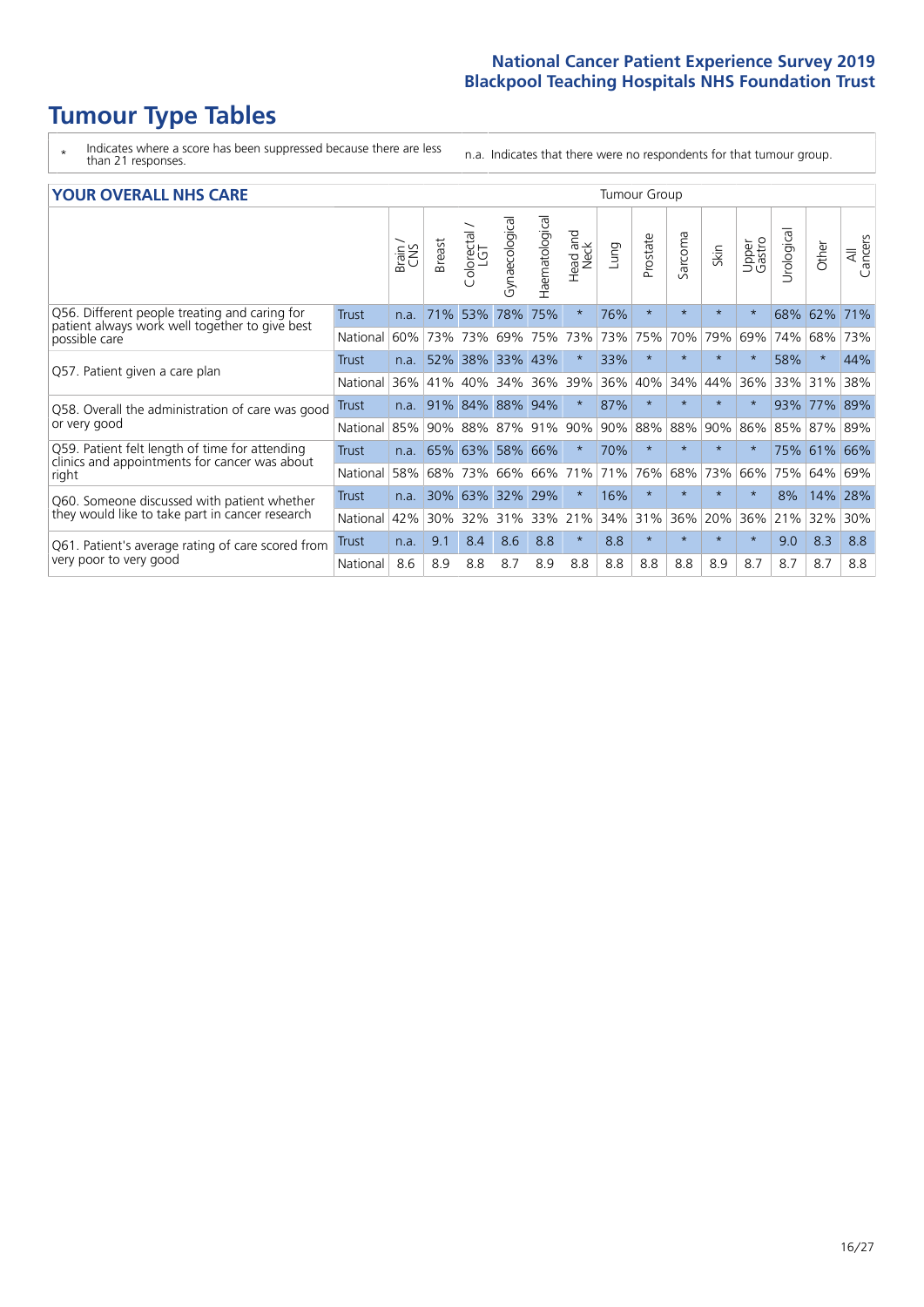### **Year on Year Charts**





#### **DIAGNOSTIC TESTS**





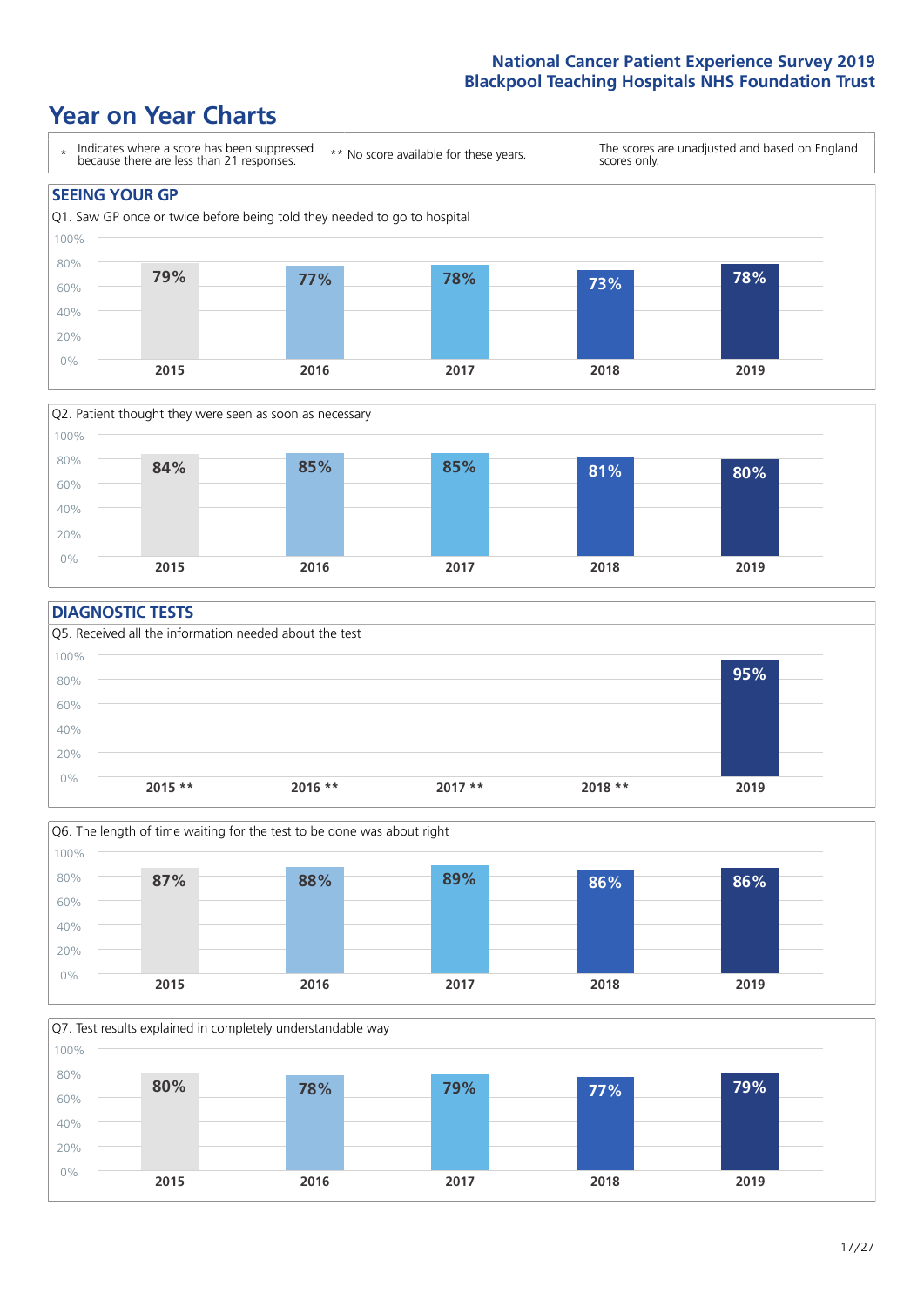### **Year on Year Charts**









#### **DECIDING THE BEST TREATMENT FOR YOU**

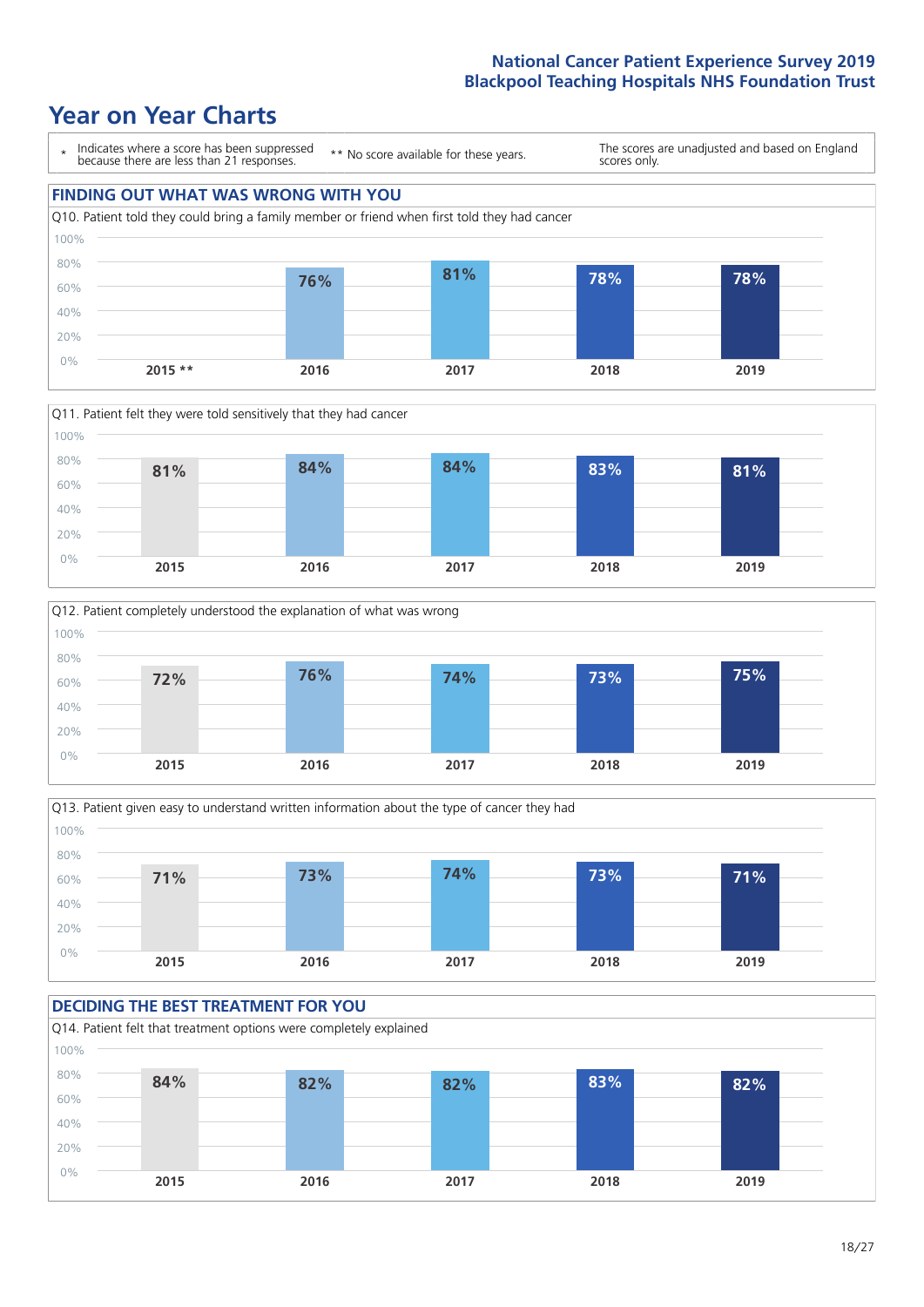





Q18. Patient definitely involved as much as they wanted in decisions about care and treatment  $0%$ 20% 40% 60% 80% 100% **2015 \*\* 2016 \*\* 2017 \*\* 2018 \*\* 2019 75%**

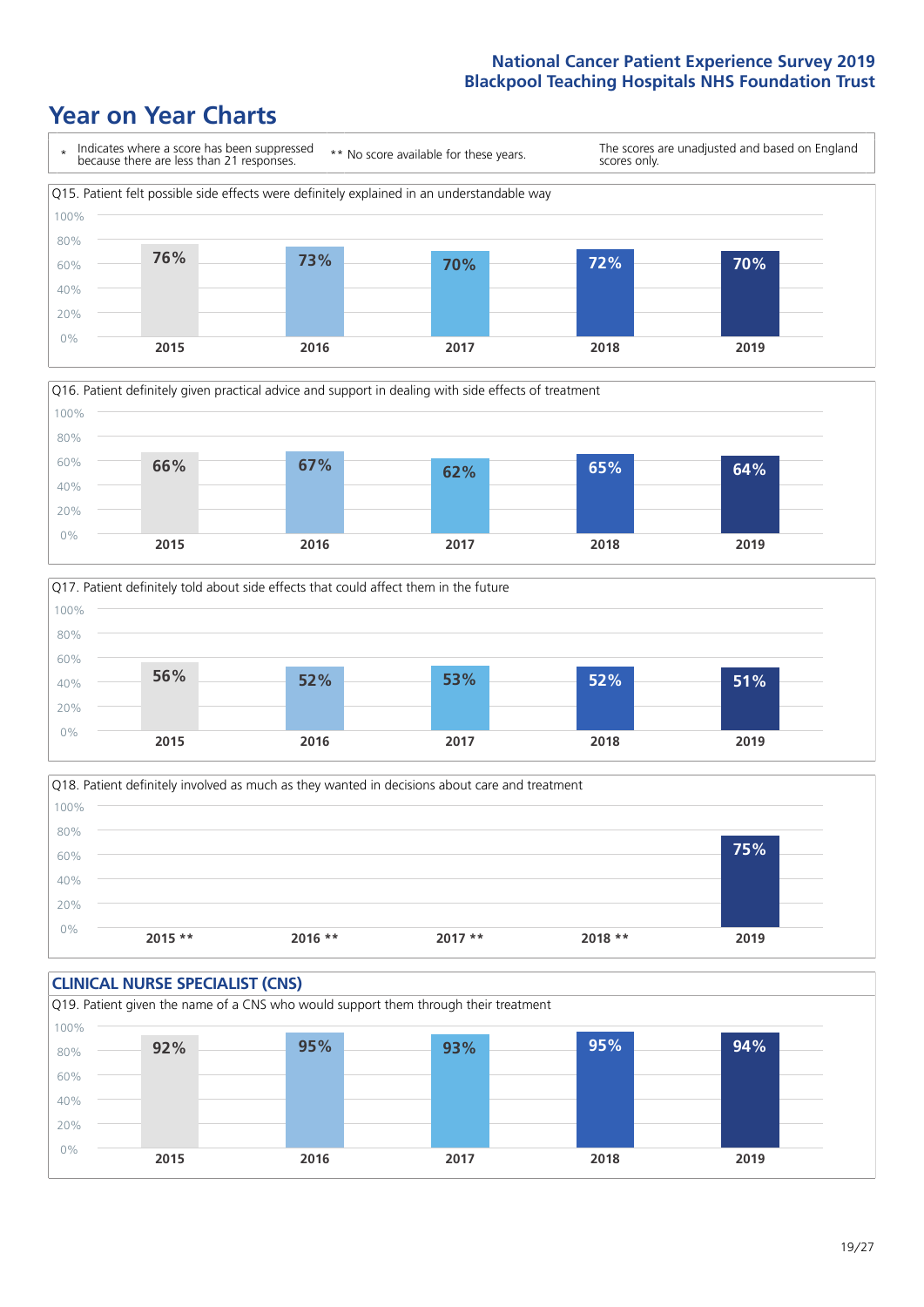









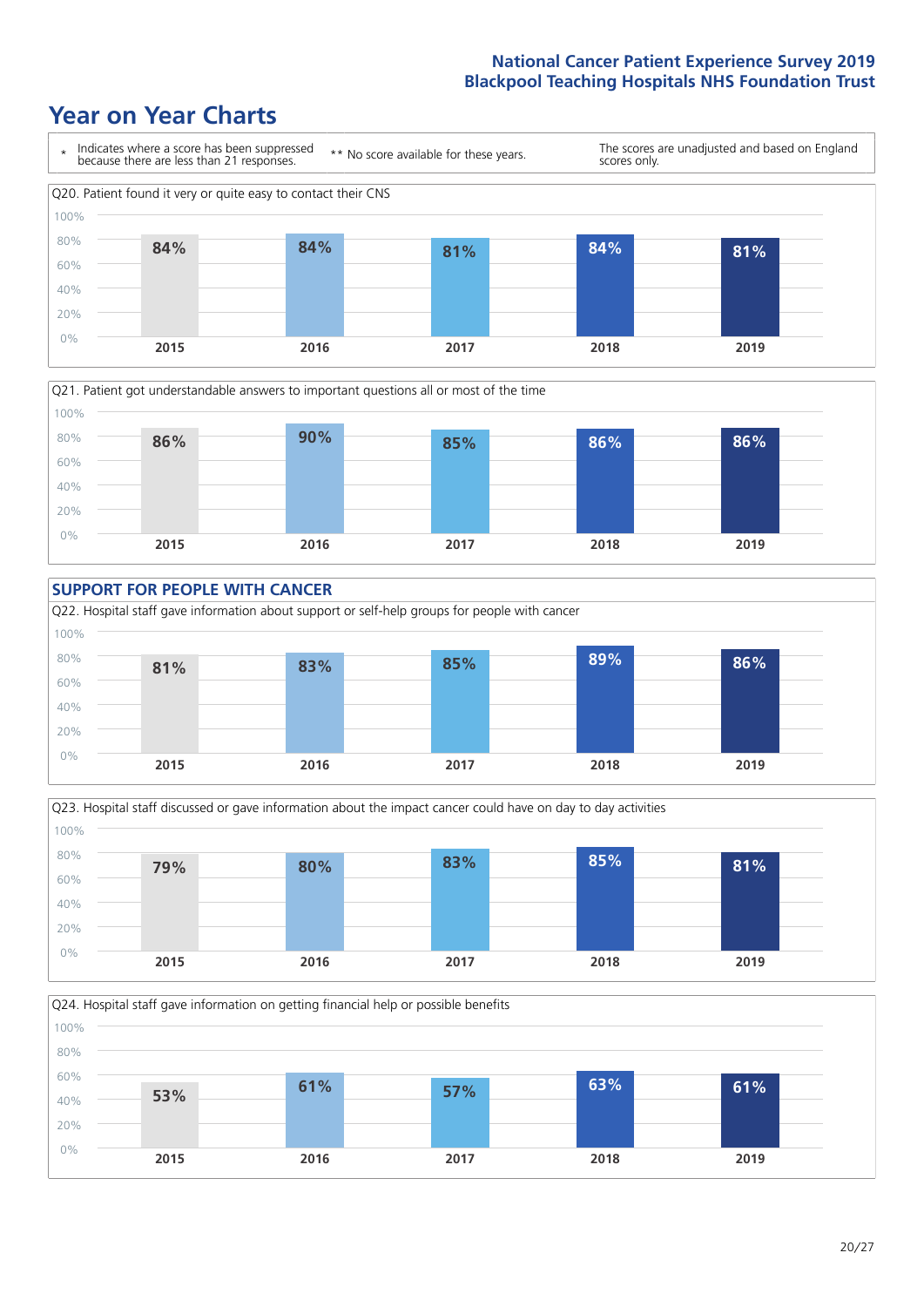### **Year on Year Charts**



#### **OPERATIONS**





#### **HOSPITAL CARE AS AN INPATIENT** Q30. Hospital staff didn't talk in front of patient as if patient wasn't there 0% 20% 40% 60% 80% 100% **2015 \*\* 2016 \*\* 2017 \*\* 2018 \*\* 2019 83%**

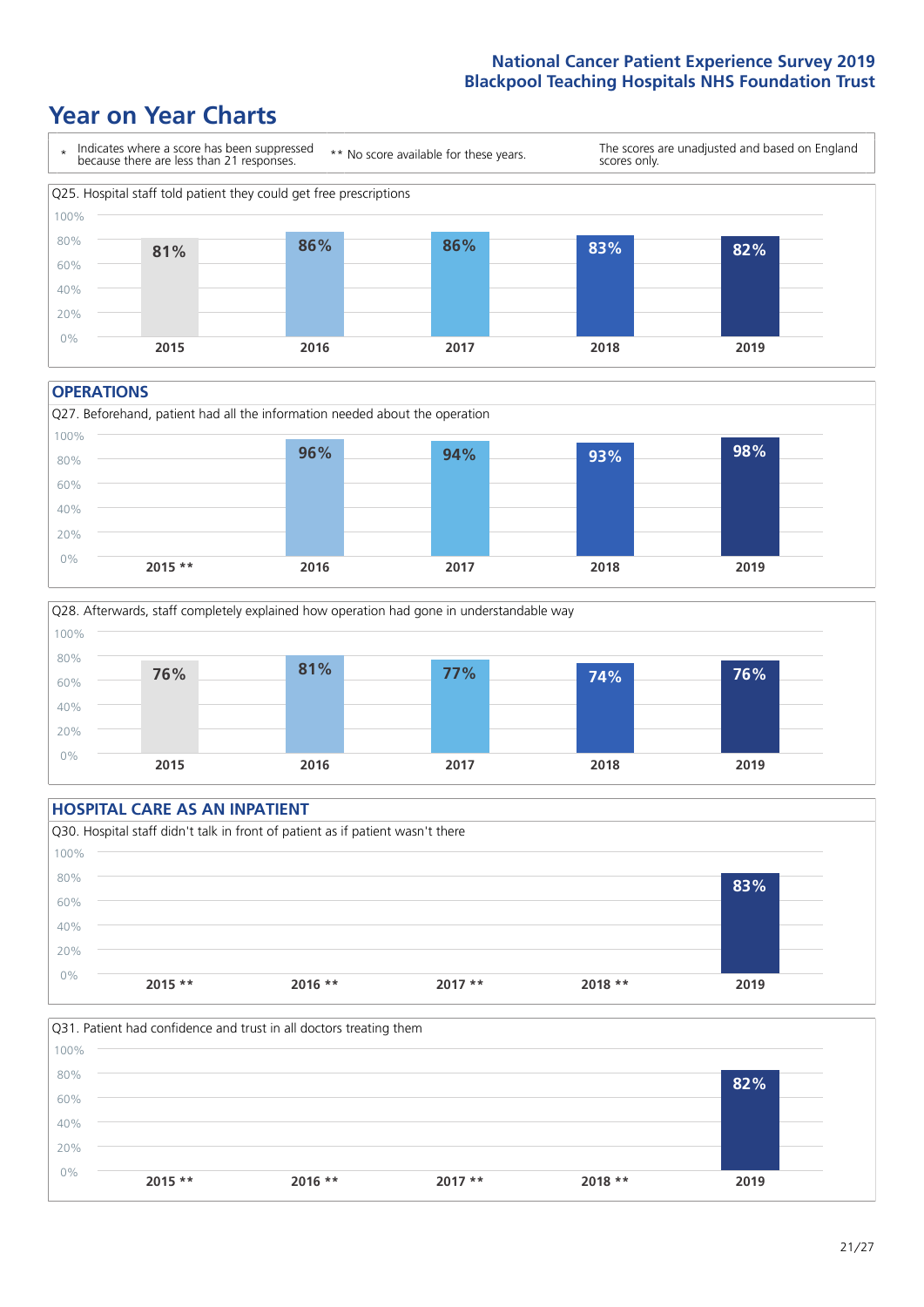







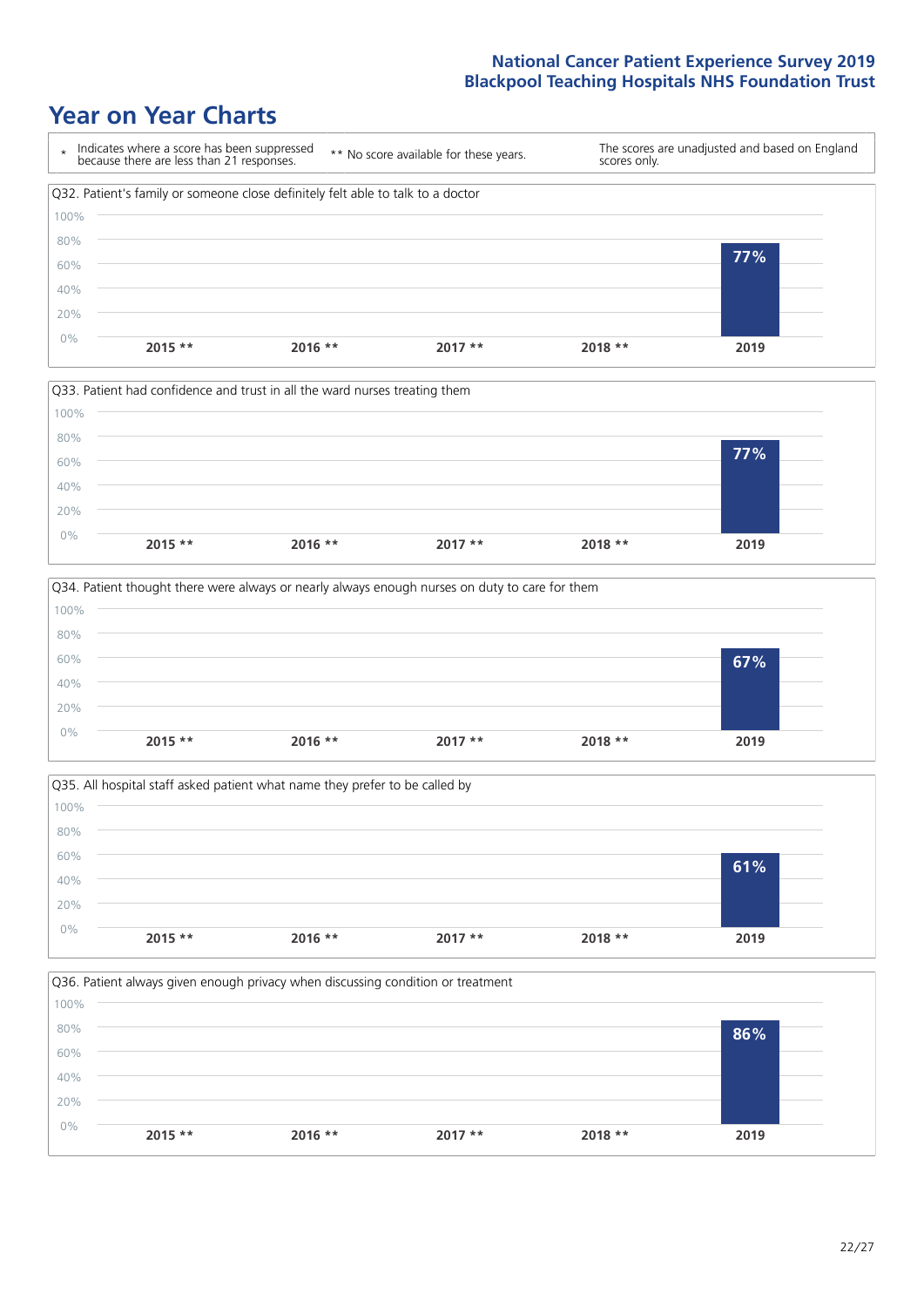







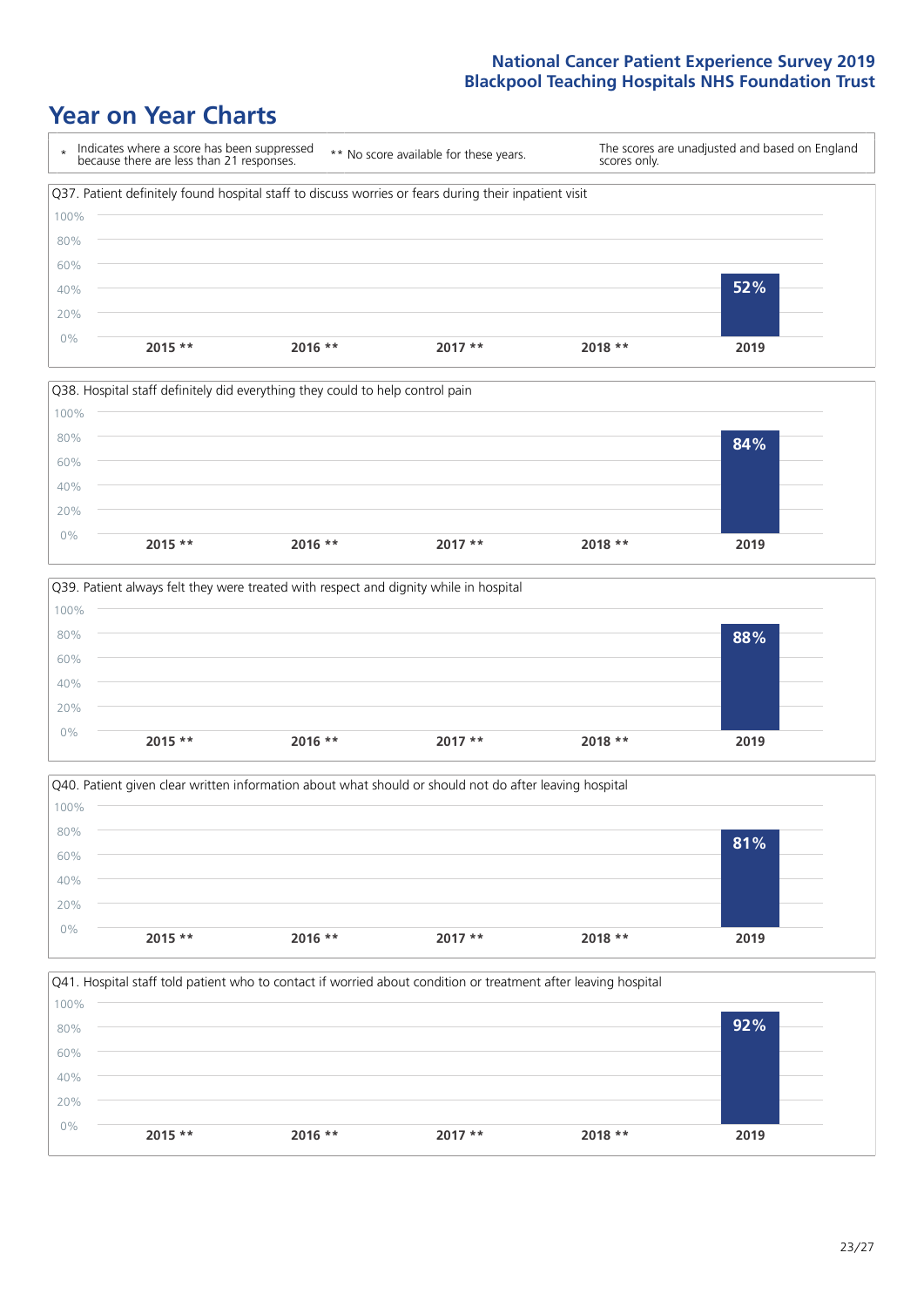







Q49. Beforehand patient completely had all information needed about chemotherapy treatment

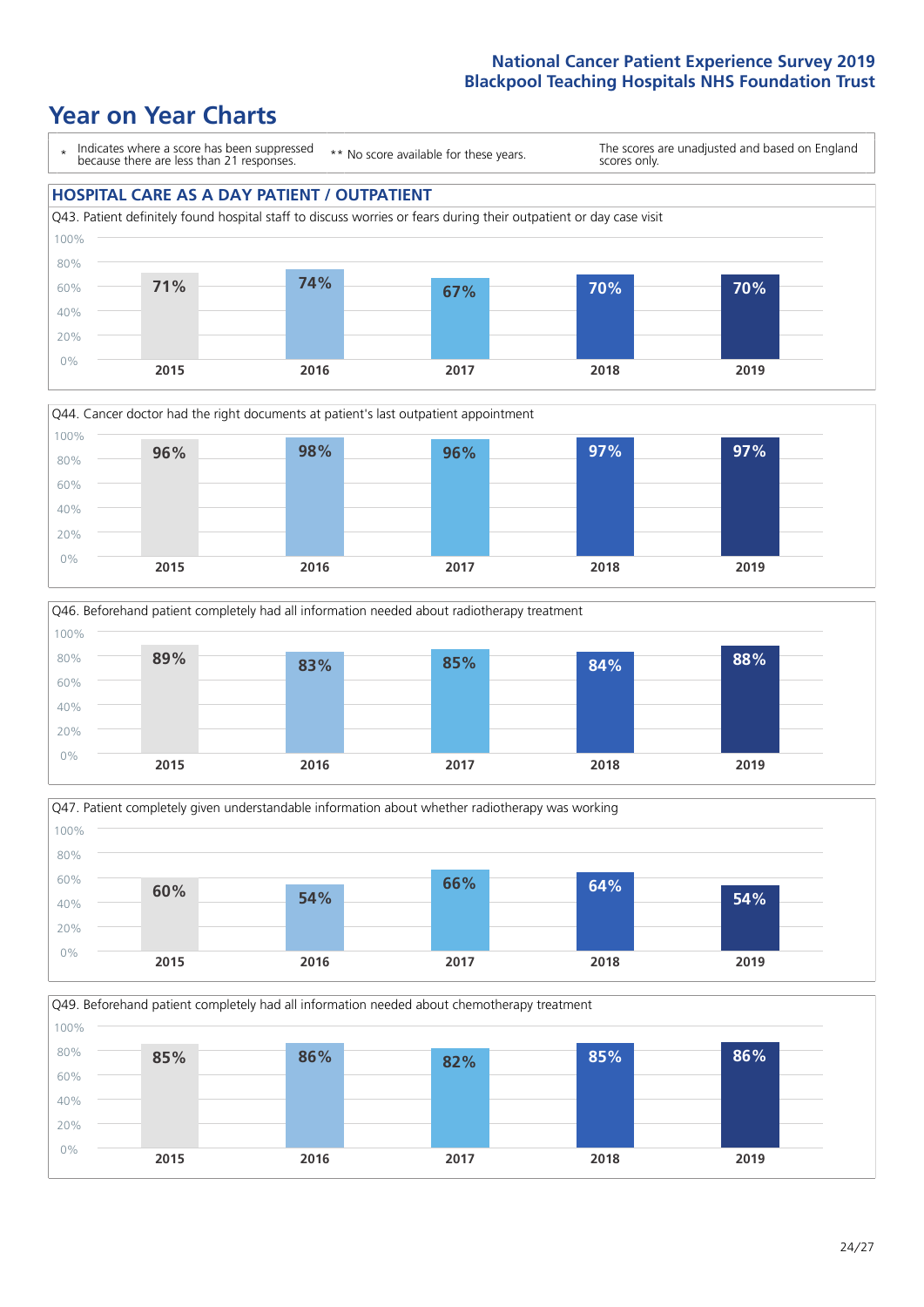### **Year on Year Charts**



#### **HOME CARE AND SUPPORT**







#### **CARE FROM YOUR GENERAL PRACTICE** Q54. GP given enough information about patient's condition and treatment 0% 20% 40% 60% 80% 100% **2015 2016 2017 2018 2019 95% 96% 94% 92% 93%**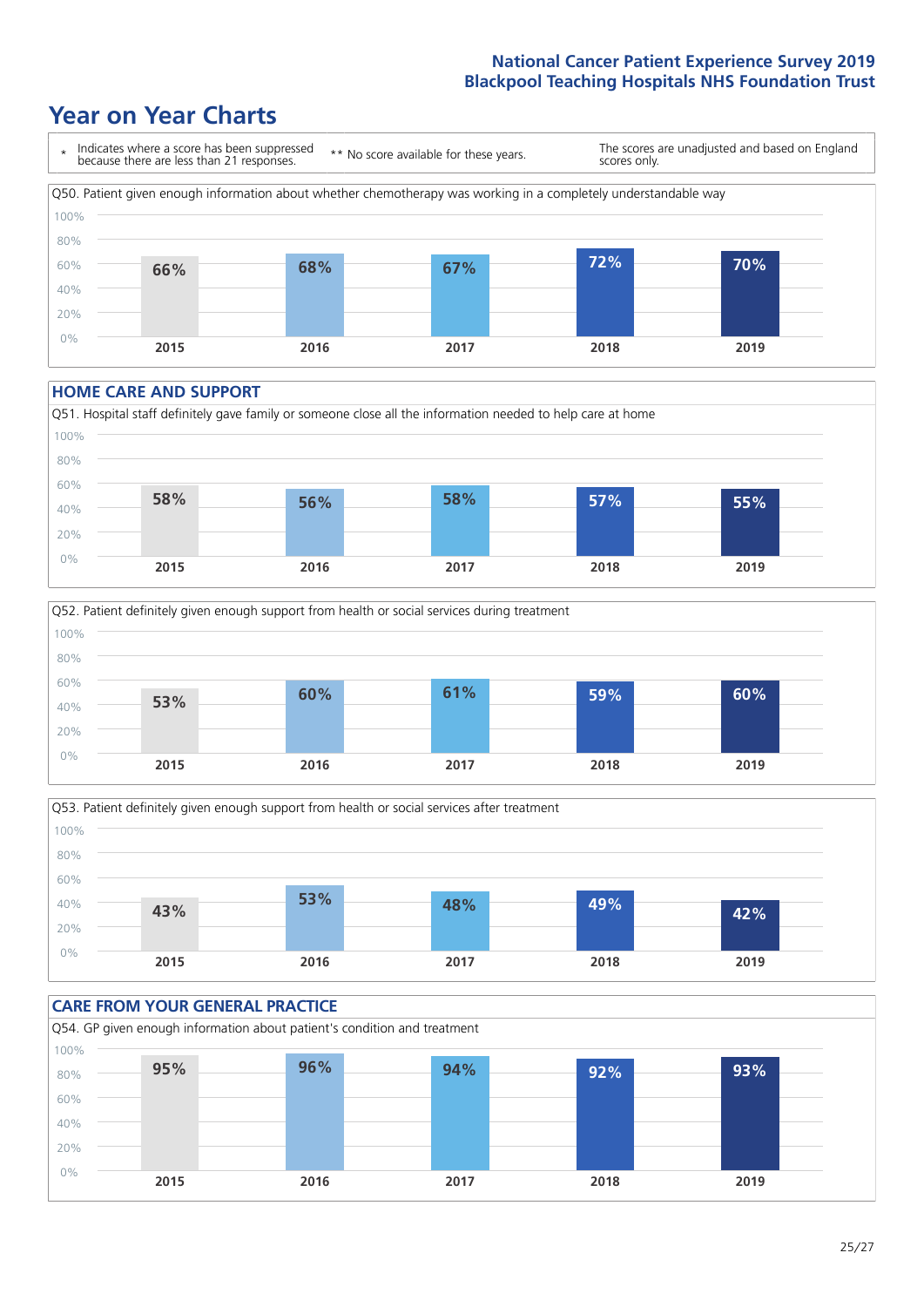### **Year on Year Charts**



#### **YOUR OVERALL NHS CARE**







Q59. Patient felt length of time for attending clinics and appointments for cancer was about right